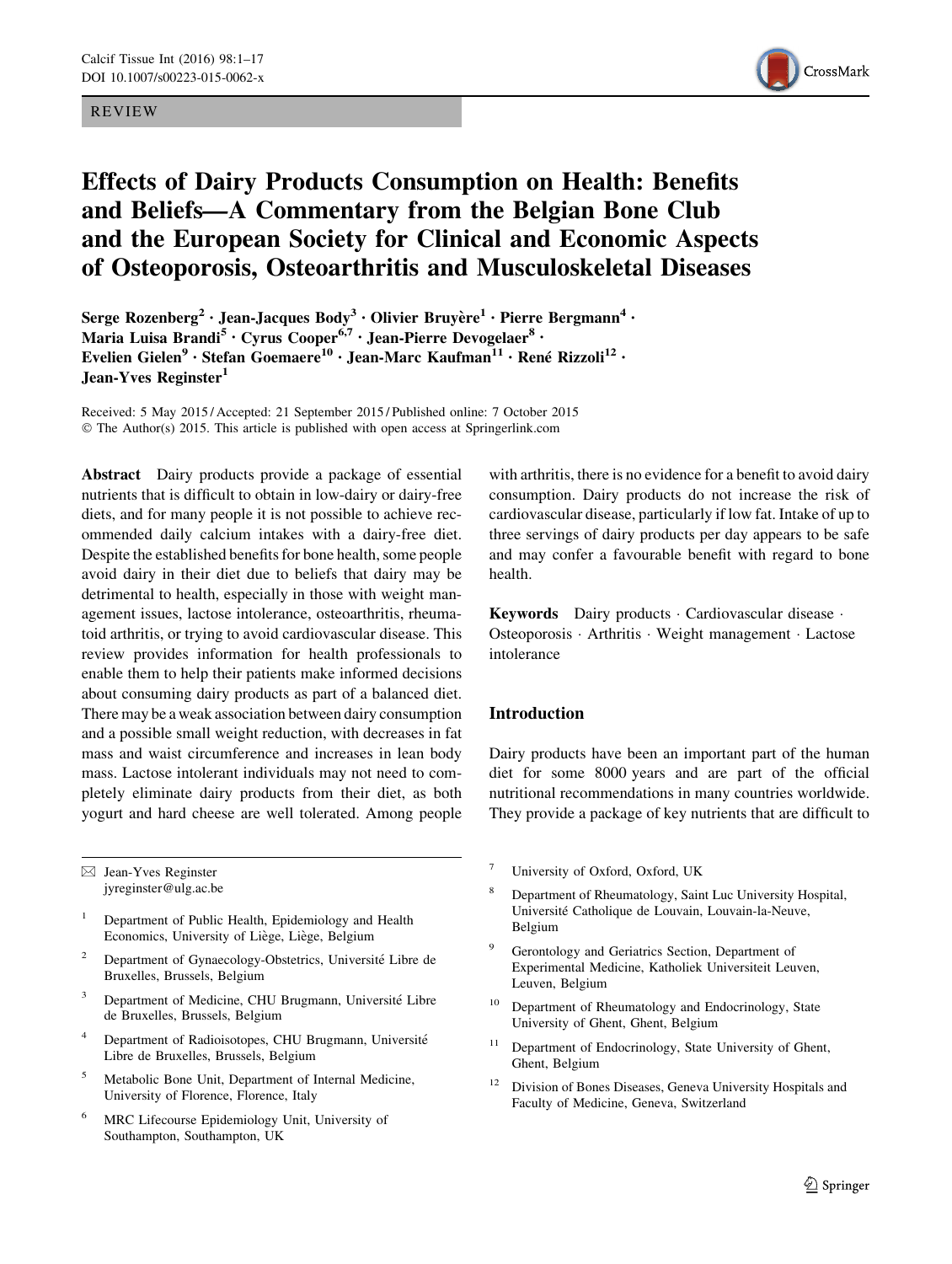obtain in diets with limited or no dairy products, such as vegan or dairy restrictive diets. Indeed, dairy products are rich in calcium, protein, potassium and phosphorus. They contribute around 52–65 % of the dietary reference intake (DRI) of calcium and 20–28 % of the protein requirement, depending on the age of the consumer  $[1-5]$ . The contribution of dairy products to providing recommended calcium intakes has largely driven the dietary recommendations for dairy intake in most guidelines. Up to two-thirds of the population's calcium intake in Western countries is supplied by dairy products [\[6](#page-11-0), [7](#page-11-0)], while at the same time dairy foods represent only 9–12 % of the total energy consumption [[8\]](#page-11-0).

Much research is still ongoing into the health effects of dairy product consumption. This article examines some clinical evidence and provides information for health professionals to enable them to help their patients make informed decisions about consuming dairy products as part of a balanced diet. In particular, the effect of dairy products on bone health, obesity, arthritis and cardiovascular disease are briefly discussed.

## Methods

This commentary is based on a narrative literature review. It focusses on the most robust available evidence where possible, for example meta-analyses and prospective studies, with the most recent publications consulted. Relevant articles were identified through a systematic search, from 1966 to 2013 in MEDLINE with the keywords «dairy products», «bone» and «muscle». Only articles published in English were considered. Following this extensive search of the literature, a critical appraisal was obtained through three face-to-face consensus experts meetings, held during the second part of the year 2013 and the first part of the year 2014. For the purposes of this article, dairy products refer to animal milks and derived products, excluding butter and vegetable-derived products like soy or almond 'milks'.

## Dairy Products as a Source of Key Nutrients

Worldwide, many people fail to achieve an adequate dietary calcium intake. The adequacy of dietary calcium consumption varies geographically and reflects milk consumption. Intakes of calcium are generally low across Europe [\[9](#page-11-0)]; judged against the World Health Organization/ Food and Agriculture Organization of the United Nations (WHO/FAO) adult recommend nutrient intake (RNI) of 1000 mg/d, mean calcium intakes of 16 European countries were 687–1171 mg/day in men and 508–1047 mg/d in women [[9\]](#page-11-0). Other nations fall far short of RNIs; for example, in Brazil 99 % of adults (19–60 years) consume inadequate levels of calcium [[10\]](#page-11-0).

To meet the daily dietary calcium requirement, dairy products, green vegetables and mineral waters are important, easily available, sources of calcium. Indeed, dairy products represent good dietary sources of calcium due to their high calcium and nutrient contents, high absorptive rate, availability and relatively low cost, which makes the regular consumption of dairy products feasible. They provide more calcium, protein, magnesium, potassium, zinc and phosphorus per calorie than any other typical food found in the adult diet [\[11](#page-12-0), [12](#page-12-0)]. Many dietary recommendations include the consumption of 3 servings of dairy products per day (for example, 1 glass of milk, 1 portion of cheese, 1 yogurt)—an amount that provides most of the DRI of calcium for the general population [\[13](#page-12-0)]. For example, 250 mg of calcium may be obtained from a 200 ml glass of milk, a 125 g serving of yogurt or 35 g of hard cheese (Table [1\)](#page-2-0) [[14\]](#page-12-0).

There are non-dairy sources of calcium, such as mineral water, kale and dark greens, dried beans and legumes, but it is difficult to meet daily requirements with these. A variety of calcium-fortified foods, such as orange juice and soy juice, are now available and provide the same amount of calcium as a single serving of dairy; the amounts have been evaluated at 1.1 servings of fortified soy beverage, 0.6 servings of fortified orange juice, 1.2 servings of bony fish or 2.2 servings of leafy greens [\[15](#page-12-0)]. However, these foods do not provide the equivalent profile of other nutrients and the amounts needed are unrealistic in some cases [\[16](#page-12-0)]. Using data from the National Health and Nutrition Examination Survey (NHANES), it has been determined that it is impossible to meet calcium recommendations while meeting other nutrient recommendations with a dairy-free diet within the current US dietary pattern [[17\]](#page-12-0). The nutrients most at risk if dairy products are excluded are calcium, potassium and magnesium. For women of 19–50 years of age who do not consume dairy products, only 44 % of calcium and 57 % of magnesium and potassium recommendations are met [[18\]](#page-12-0).

Under normal dietary conditions, about 30–40 % of the calcium contained in milk and cheese is absorbed in the gut either through vitamin D-dependent transport across the duodenum, facilitated diffusion or under the influence of lactose in the distal small intestine via the paracellular route [[12\]](#page-12-0). In contrast, only 28–36 % of the calcium is absorbed from fortified cereals, soy (if not dephytized) and rice juice [\[19](#page-12-0)]. Calcium is found in green leafy vegetables in reasonable quantity (Table [2](#page-2-0)) [[20\]](#page-12-0); however, a high proportion of the calcium is made insoluble by the presence of fibres, phytic acid and oxalic acid, which reduce the bioavailability of calcium. For example, cooked spinach contains 115 mg of calcium per serving but only 5 % of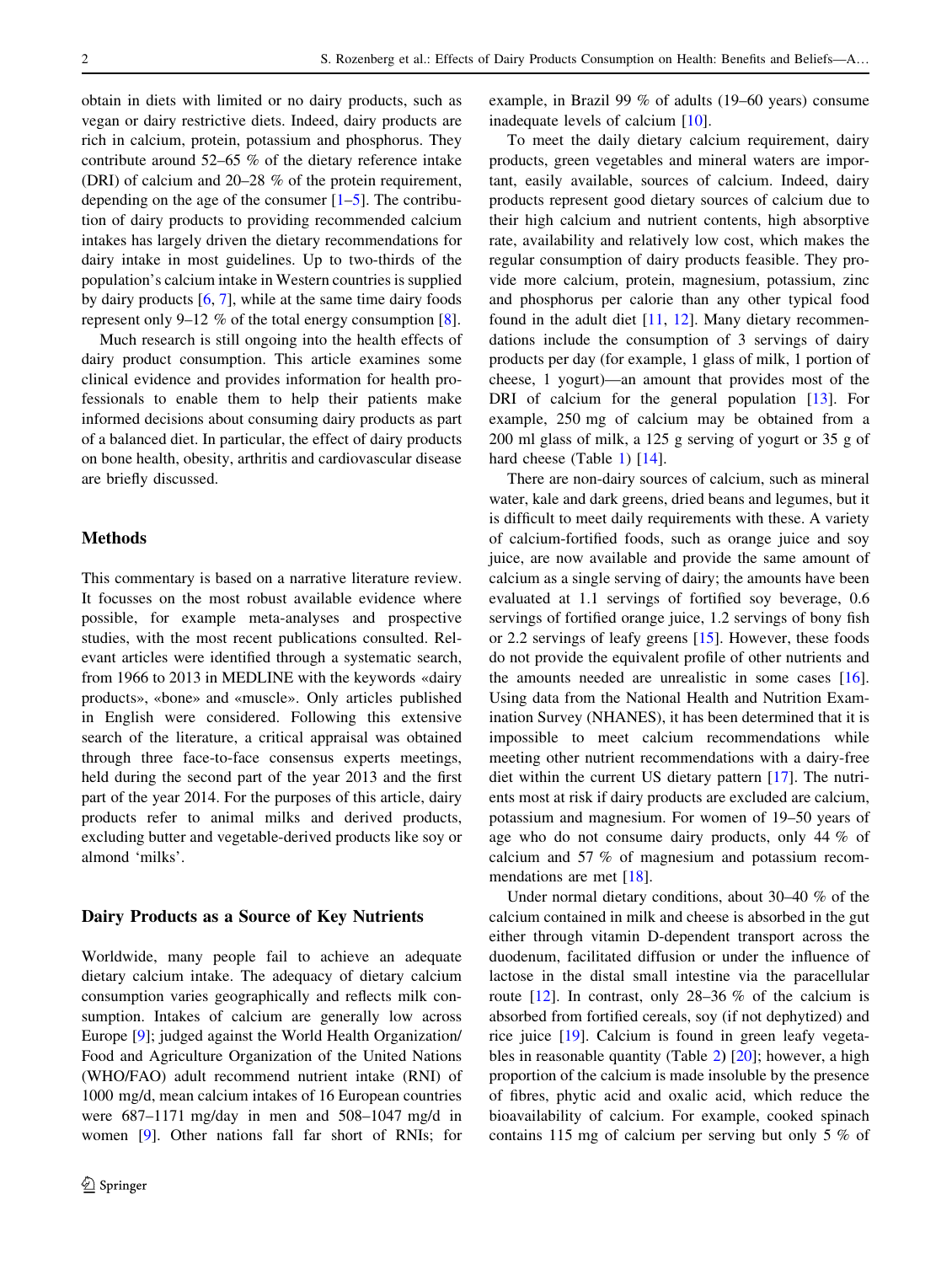| Dairy food (food code)            | Calcium (mg) | Potassium (mg) | Phosphorus (mg) | Magnesium (mg) | $\text{Zinc}$ (mg) | Protein $(g)$ |
|-----------------------------------|--------------|----------------|-----------------|----------------|--------------------|---------------|
| Milk, full-fat 3.7 % (01078)      | 119          | 151            | 93              | 13             | 0.38               | 3.3           |
| Milk, skimmed (01151)             | 122          | 156            | 101             | 11             | 0.42               | 3.4           |
| Yogurt, plain low-fat $(01117)^a$ | 183          | 234            | 144             | 17             | 0.89               | 5.3           |
| Yogurt, fruit low-fat $(01122)^a$ | 169          | 216            | 133             | 16             | 0.82               | 4.9           |
| Cheddar cheese (01009)            | 721          | 98             | 512             | 28             | 3.11               | 24.9          |
| Cottage cheese, non-fat (01014)   | 86           | 137            | 190             | 11             | 0.47               | 10.3          |
| Ice cream, vanilla (19095)        | 128          | 199            | 105             | 14             | 0.69               | 3.5           |
|                                   |              |                |                 |                |                    |               |

<span id="page-2-0"></span>Table 1 Essential nutrient content per 100 g of selected dairy foods

Source Compiled from U.S. Department of Agriculture, Agricultural Research Service. 2013. USDA National Nutrient Database for Standard Reference, Release 26. Available from: Nutrient Data Laboratory Home Page: <http://www.ars.usda.gov/ba/bhnrc/ndl> [[14](#page-12-0)]

<sup>a</sup> A higher content of calcium and protein may be found in American yogurts compared with those found in Europe, as milk powder is added to thicken the consistency. In Europe, the calcium and protein contents of yogurts are similar to those of milk

Table 2 Comparison of the amount of absorbable calcium in calcium-rich foods

| Food              | Standard serving<br>size <sup>a</sup> (g) | Calcium content/<br>serving (mg) | Calcium absorbed/<br>serving (mg) | Servings needed to<br>equal 240 ml milk |  |
|-------------------|-------------------------------------------|----------------------------------|-----------------------------------|-----------------------------------------|--|
| Milk              | 240                                       | 300                              | 96                                | 1.0                                     |  |
| Yogurt            | 240                                       | 300                              | 96                                | 1.0                                     |  |
| Cheddar cheese    | 42                                        | 303                              | 97                                | 1.0                                     |  |
| Tofu with calcium | 126                                       | 258                              | 80                                | 1.2                                     |  |
| Bok choy          | 85                                        | 79                               | 43                                | 2.3                                     |  |
| Kale              | 85                                        | 61                               | 30                                | 3.2                                     |  |
| Broccoli          | 71                                        | 35                               | 21                                | 4.5                                     |  |
| Spinach           | 85                                        | 115                              | 6                                 | 16.3                                    |  |
| Red beans         | 172                                       | 41                               | 10                                | 9.7                                     |  |
| White beans       | 110                                       | 113                              | 25                                | 3.9                                     |  |
| Pinto beans       | 86                                        | 45                               | 12                                | 8.1                                     |  |
| Rhubarb           | 120                                       | 174                              | 10                                | 9.5                                     |  |

Source Adapted from Weaver 1999 [\[20\]](#page-12-0)

<sup>a</sup> 1 serving = 240 ml milk; 42 g (1.5 oz) cheese; 85 g green leafy vegetables

spinach calcium is absorbed, as spinach contains a high proportion of oxalates and phytates, which bind calcium and form insoluble salt compounds [\[20](#page-12-0)]. Thus, while consumption of 1 cup of milk per day may be considered feasible to provide 100 mg of absorbed calcium, the consumption of 16 servings of spinach per day to provide the same amount of bioavailable calcium may be considered unpalatable (Table 2).

Dairy foods also contain protein, with a 200 ml glass of milk also providing around 6–7 g of mostly casein and whey proteins [\[21](#page-12-0)]. The casein phosphopeptides (CPP) and lactose in dairy foods can facilitate intestinal calcium absorption [[6,](#page-11-0) [22\]](#page-12-0). For example, the enzymatic hydrolysis of casein protein leads to the formation of CPP. These molecular species have been shown to bind calcium and therefore protect it against precipitation with anions such as phosphates in the small intestine. The net result is an increase of passive calcium absorption in the ileum [\[23](#page-12-0)].

Phosphorus (P) ions are also present in milk, generally combined with proteins and peptides. At the kidney level, increased inorganic phosphate intake leads to decreased urinary calcium and increased calcium retention. During growth and adulthood, the administration of calcium and inorganic phosphate in a ratio close to that found in dairy products leads to positive effects on bone health [\[24](#page-12-0)]. Calcium and inorganic phosphate interact at both the intestinal and renal levels and impact on bone maintenance and osteoporosis management. Interactions between calcium, inorganic phosphate, protein and vitamin D reduce bone resorption, attenuating age-related bone loss [\[24\]](#page-12-0).

#### Dairy Foods or Calcium Supplements?

Increased awareness about the impact of nutrition on health and the availability of dietary supplements in shops has made them popular choices, with 43 % of Americans using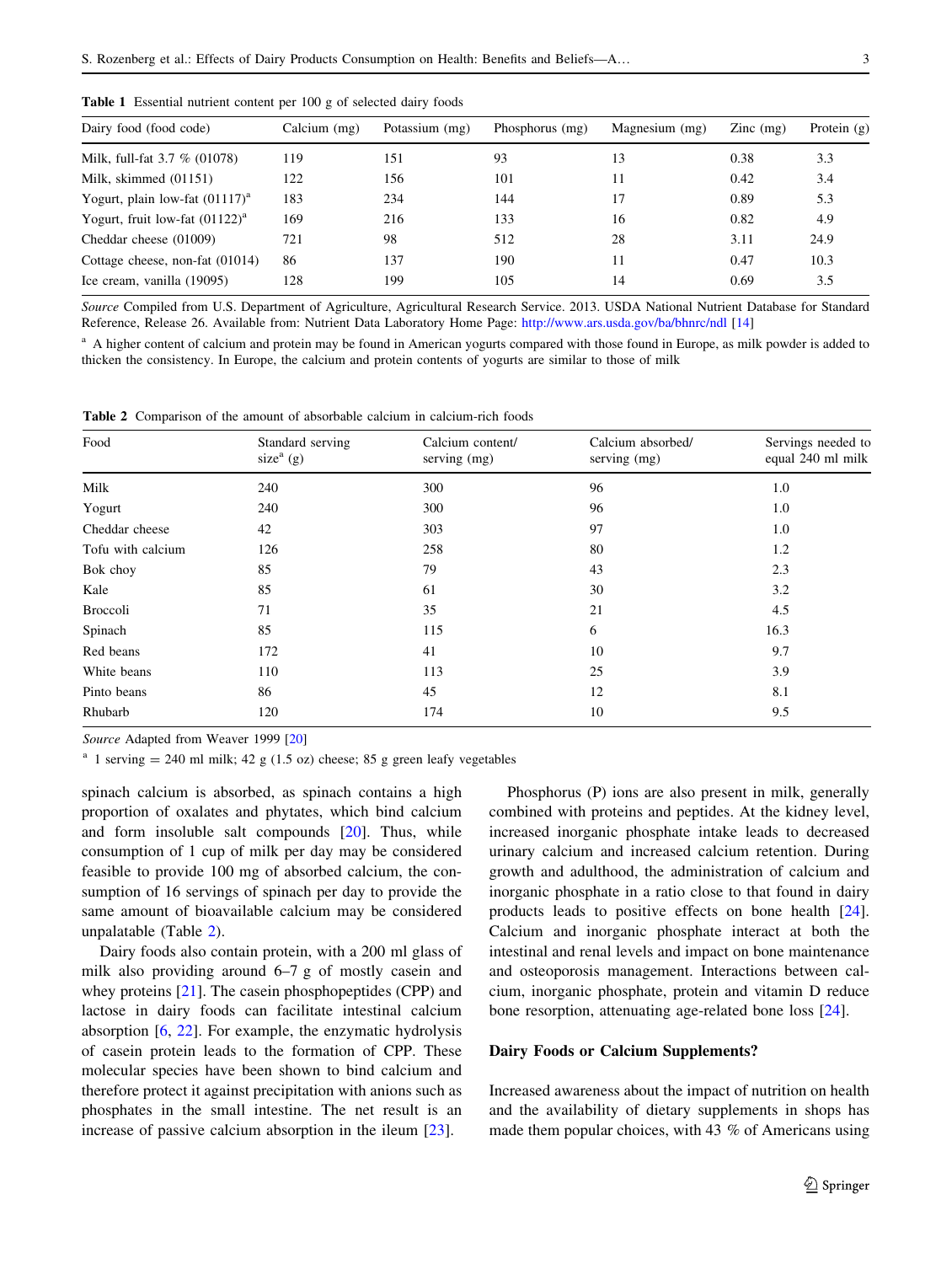calcium supplements [[25\]](#page-12-0). The absorption of calcium from commonly used supplements, such as calcium carbonate and calcium citrate, is around 30–40 % and is optimized by concurrent food intake and by taking divided doses with protein-containing meals throughout the day [\[6](#page-11-0)]. However, calcium supplements can interact with several medications: the absorption of calcium from calcium carbonate is reduced by proton pump inhibitors, while calcium supplements may interact with antibiotics, thiazide diuretics, digoxin and phenytoin. Furthermore, calcium supplements do not contain the additional nutrients—including protein, potassium and magnesium—provided by dairy foods.

Although studies have generally failed to demonstrate that dairy calcium is better absorbed than calcium from mineral salts, the availability for bone mineralisation appears to be greater for dairy foods and the effects may be longer lasting [[11\]](#page-12-0). Consequently, head-to-head intervention trials show bone-health benefits for dairy foods over calcium supplements. In postmenopausal women, those randomised to dairy (low-fat milk and yogurt products, fortified with concentrated milk protein) had greater improvements in arm, pelvis, total spine and total-body bone mineral density (BMD) than those receiving calcium supplements in one trial [\[26](#page-12-0), [27](#page-12-0)], though not at other sites in another trial [\[28](#page-12-0)]. In another randomised trial, cheese was more beneficial than calcium supplements for tibia cortical bone mass accrual in children [\[22](#page-12-0)]. The authors suggested that this may be a result of better absorption of dairy calcium, differences in the distribution of intake over the day (small regular amounts of dairy versus two large doses from the supplement) and differences in protein or micronutrient intakes [\[22](#page-12-0)]. Greater increases in insulin-like growth factor-I (IGF-I), which favours bone formation, have also been reported for dairy compared with calcium supplements [\[26](#page-12-0)].

Dairy sources of calcium are considered to be at least as effective for bone health as calcium supplements, and probably more so [[11\]](#page-12-0). A consensus statement from the Belgian Bone Club suggests that for the non-pharmacological management of osteoporosis, single-nutrient supplements will frequently be inadequate and preference should go to the use of complete supplements or complete foods such as dairy products [[29\]](#page-12-0). Calcium supplementation should only be targeted to those who do not get sufficient calcium from their diet and who are at high risk for osteoporosis and/or fracture [[30\]](#page-12-0).

# Bone Health: Effect of Dairy Products Consumption

Bone mineral mass is determined by the amount of bone accumulated at the end of skeletal growth (peak bone mass) and by the amount of bone lost subsequently. Building a strong skeleton from foetal life to adulthood and maintaining healthy bones through the menopause and ageing are vital to minimize frailty in the elderly. After the age of 20 years, there is little change in bone mineral mass until the menopause in women, when a rapid drop in oestrogen leads to an increase in bone remodelling. Menopause is associated with an average annual bone loss of 3–5 % during the first few years and around 1 % thereafter [[31\]](#page-12-0). In men, bone loss is slower and more linear, but men also develop osteoporosis with ageing. The risk of osteoporosis significantly increases after 50 years of age.

There is growing evidence that the consequences of agerelated or postmenopausal bone loss on fracture risk depend on the level of peak bone mass achieved during childhood and adolescence, as well as on the rate of bone loss [\[32](#page-12-0)]. Maximizing peak bone mass may be an important contributor to fracture risk reduction in children as well as in the elderly. While 60–80 % of the variance in peak bone mass is explained by genetic factors, the remainder may be amenable to interventions aimed at maximizing it [\[32](#page-12-0), [33](#page-12-0)]. Such interventions include increasing physical activity and decreasing exposure to risk factors such as cigarette smoking and excessive alcohol intake, as well as optimizing nutrition [[21,](#page-12-0) [32\]](#page-12-0). Adequate dietary calcium and protein intakes are essential to achieve optimal peak bone mass during skeletal growth and to prevent bone loss in the elderly [[34\]](#page-12-0).

# Dairy Consumption for Bone Development in Children

The importance of dietary calcium for bone growth is evident even prior to birth. Diets rich in calcium and other micronutrients (as supplied by dairy foods, green leafy vegetables, fruits) given to pregnant women are associated with increased skeletal growth and/or bone mass/density in the offspring, with beneficial effects on bone size and BMD apparent up to the ages of 6–9 years [[35,](#page-12-0) [36\]](#page-12-0). This is compatible with the hypothesis that dairy consumption by pregnant women might promote bone health in the child.

During childhood, the available data indicate that dairy products are important for growth and bone health [\[37](#page-12-0)]. In growing children, long-term milk avoidance is associated with smaller stature, lower bone mineral mass, and increased fracture risk before puberty of around 2.7-fold higher than a matched birth cohort [[38,](#page-12-0) [39\]](#page-12-0). The largest randomised controlled trial (RCT) with dairy products found significantly higher gains in height, body weight, bone mineral content (BMC) and BMD in school girls aged 10 years receiving milk on school days for 2 years compared with the control group [[40](#page-12-0)]. The beneficial effects of calcium and dairy products on bone mineral mass during growth in children are supported by meta-analyses of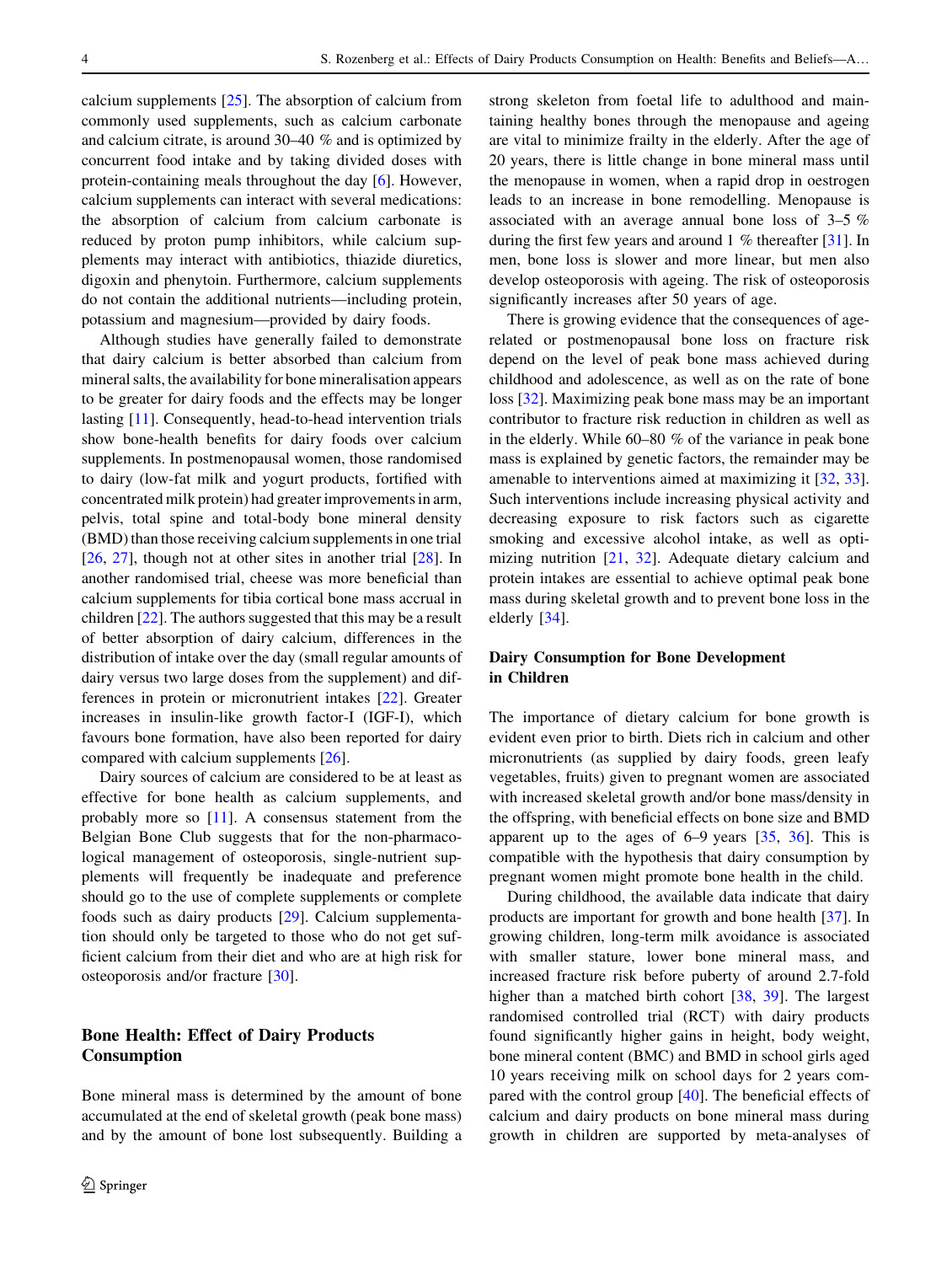numerous clinical studies on milk-derived calcium phosphate supplementation and increased dietary dairy products, with a statistically and clinically higher gain of bone mineral content in those with low basal calcium intake [[41,](#page-12-0) [42](#page-12-0)]. This significant increase in bone mass following calcium enrichment of the diet observed in pre-pubertal girls and boys [\[43](#page-12-0), [44](#page-13-0)] was maintained for 1–3 years after the end of the trial [[44](#page-13-0), [45\]](#page-13-0), suggesting a possible optimization of peak bone mass when calcium supply is sufficient. Increasing dairy product consumption in girls aged 10–12 years was found to be more beneficial for cortical bone mass accrual than calcium supplementation in tablet form for the same calcium intake (1000 mg/d) [\[22](#page-12-0)]. Besides mineral intake, a higher protein intake interacts with physical activity to enhance bone mass acquisition before the onset of puberty [[3\]](#page-11-0).

In summary, numerous observational studies and RCTs have shown a favourable effect of dairy products on bone health during childhood and adolescence. Conversely, avoiding milk is linked to a lower BMC [\[22](#page-12-0)] and increased fracture risk [\[22](#page-12-0)] in children.

## Dairy Consumption for Osteoporosis Prevention and Reduction of Fracture Risk in Adults

European guidance on osteoporosis incorporates nutritional recommendations for bone health, including at least 1000 mg/d calcium and 800 IU/d vitamin D [[30\]](#page-12-0). For comparison, Recommended Dietary Allowance (RDA, mg/ d) for calcium is 1200 for postmenopausal women according to the US Institute of Medicine [[46\]](#page-13-0) and 600 in Japan [[47\]](#page-13-0). Recommended nutritional intakes are 700 in UK [[48\]](#page-13-0) and recommended dietary intakes 1300 in Australian postmenopausal women [\[49](#page-13-0)]. Although scientific evidence to support the daily dose of calcium is rather weak, recent recommendations for postmenopausal women (aged 50–70 years) include optimal dietary protein intake of 1.0–1.2 g/kg body weight/d with at least 20–25 g of high-quality protein at each main meal, with adequate vitamin D intake at 800 IU/d to maintain serum 25-hydroxyvitamin D levels  $>50$  nmol/L as well as calcium intake of 1000 mg/d, alongside regular physical activity/ exercise 3–5 times/week combined with protein intake in close proximity to exercise [[50](#page-13-0)]. Several meta-analyses support the role of calcium and vitamin D (mostly from supplements) for the prevention of osteoporosis [\[51–53](#page-13-0)]. As a rich source of calcium, vitamin D and protein, dairy products could be of help for reducing the risk of osteoporosis.

The healthcare costs of osteoporosis are substantial. In a review on the effects of dairy products in several medical conditions, it was suggested that intake of the recommended quantities of dairy products in the USA would yield 5-year savings (limited to healthcare costs) of \$209 billion [[54\]](#page-13-0). Of this, \$14 billion relate to savings on the healthcare costs for osteoporosis (limited to treating fractures) [\[54](#page-13-0)]. A recent study shows that, especially for France, the Netherlands and Sweden, the societal burden of hip fractures associated with low calcium intake is quite substantial. Costs of fractures that might potentially be reduced by improving dairy consumption have been calculated at around €129 million in France and €34 million in Sweden [\[55](#page-13-0)].

Protein malnutrition is frequent in the elderly and contributes to the development of osteoporosis. Approximately 2 % (1–8 %) of the variance in BMD/BMC may be explained by dietary protein intake, possibly via an increase in serum IGF-I levels, with a reduction of proximal femur BMD loss and reduction of bone fracture risk [\[56–59](#page-13-0)]. However, the role of dietary protein in osteoporosis remains controversial, as diets high in animal protein (and sodium) have been linked to increased urinary calcium excretion  $[60, 61]$  $[60, 61]$  $[60, 61]$  $[60, 61]$  $[60, 61]$ , which could, in theory, lead to bone loss and osteoporosis [[62\]](#page-13-0). This 'acid-ash hypothesis'—first proposed 40 years ago—theorizes that high animal protein intake results in metabolic acidosis and increased urinary excretion of calcium. However, recent human studies show that there is no relationship between nutritional variations in urinary acid excretion and calcium balance, bone metabolism and osteoporotic fracture risk [\[63](#page-13-0)]. Furthermore, a systematic review and meta-analysis concluded that a causal association between dietary acid load and osteoporotic bone disease is not supported by evidence [\[64](#page-13-0)]. The systematic review found weaknesses in the acid-ash hypothesis, in terms of a lack of direct evidence of osteoporosis progression (fragility fractures or bone strength) from the intervention studies, a lack of control for osteoporosis risk factors (such as weight loss, family history of osteoporosis, baseline BMD and oestrogen status) in the supporting prospective cohort studies, no biological mechanism functioning at physiological pH and no evidence for an adverse role on osteoporosis of phosphate, milk and grain foods in the randomised studies [\[64](#page-13-0)]. Changes in urinary calcium are not reflected in calcium balance [\[64](#page-13-0)], with high protein intakes increasing calcium excretion—but without impairing calcium balance—and possibly increasing intestinal calcium absorption [\[65](#page-13-0)]. Intakes of aromatic amino acids, which are prevalent in dairy foods, increase IGF-I and stimulate the intestinal absorption of calcium. A high dairy-protein diet has been demonstrated to increase urinary calcium excretion but at the same time improve calcium intake and attenuate bone loss in overweight individuals on a weight loss and weight maintenance diet [\[66](#page-13-0)]. A 2-year controlled trial has shown beneficial effects on BMD of daily alkali supplements [\[67](#page-13-0)]. In summary, theories proposing harmful effects of dairies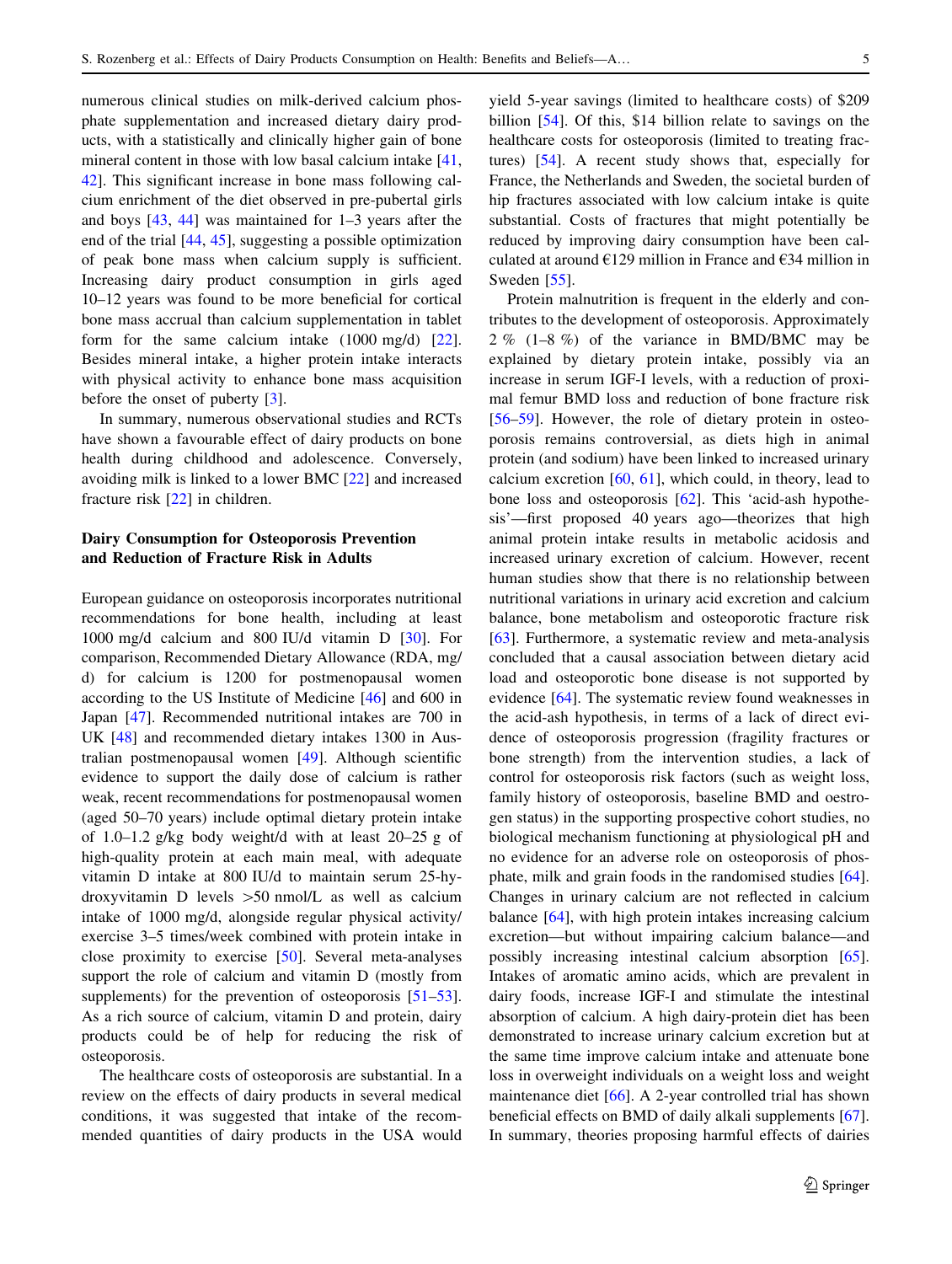through the production of acid are not supported by evidence.

## Fracture Risk

Although, ideally, clinical outcome measures (fracture incidence) would be used to assess the impact of dairy on osteoporosis, in practice, research studies mostly utilise surrogate outcomes, including BMD [[68\]](#page-13-0) and bone turnover markers. Controlled trials show a statistically significant positive association between dairy food intake and BMC or BMD, and an inverse association with bone turnover markers [\[26](#page-12-0), [27\]](#page-12-0).

In terms of actual fracture rates, meta-analyses support some role of calcium and vitamin D (mostly from supplements) for reducing the risk  $[51–53]$  $[51–53]$ . However, globally, the relationship between dietary calcium intakes and fracture rates is not straightforward [[69,](#page-13-0) [70\]](#page-13-0). Hip fracture rates are in fact highest in countries with high calcium intake and lowest where calcium intake is lower (the opposite to what might be expected) [[69\]](#page-13-0). Caucasian women living in temperate climates have the highest rate of hip fracture, while rates are somewhat lower in Mediterranean and Asian women and lowest in African women [[69\]](#page-13-0). This incongruence may be due to the influence of vitamin D status (linked to latitude) and high levels of bone-protective physical activity in poorer countries with low dairy intakes [\[71](#page-13-0)] as well as differences in life expectancy. Furthermore, there is a considerable physiological capacity to adapt to low dietary calcium intakes without compromising bone health [[72\]](#page-13-0).

Data on the relationship between dairy food intake and fracture risk are currently limited. The available prospective studies are summarised in Table [3,](#page-6-0) comprising observational data (albeit many with sizable populations) but no RCTs. Overall, the studies to date have found variable associations between dairy consumption and fracture risk (Table [3](#page-6-0)).

A meta-analysis of prospective cohort studies in middleaged or older men and women demonstrated no overall association between total milk intake and hip fracture risk in women, with a reduction in relative risk of fracture of 9 % (relative risk 0.91, 95 % CI 0.81–1.01) per daily glass of milk (containing approx. 300 mg calcium) among men, which requires further validation [[73\]](#page-13-0). However, the data on women were strongly influenced by one study from Sweden; the authors excluded this study from the analysis on the basis of its disproportionate influence, whereupon there was a marginally significant 5 % lower hip fracture risk per glass of milk daily (pooled relative risk 0.95, 95 % CI 0.90–1.00,  $P = 0.049$  [\[73\]](#page-13-0).

One of the largest populations with the longest followup was the Nurses' Health Study (Table [3](#page-6-0)). With a 12-year follow-up, over 77,000 women aged 34–59 years assessed dietary intake of calcium with a food-frequency questionnaire at intervals of 2–4 years, and there was no evidence that higher intakes of milk or calcium from food sources reduce fracture incidence, with relative risks of 1.45 (95 % CI 0.87–2.43) for hip fracture and 1.05 (95 % CI 0.88–1.25) for forearm fracture for women drinking two or more glasses of milk per day compared with women con-suming one glass or less per week [\[74](#page-13-0)]. Furthermore, women consuming greater amounts of calcium from dairy foods had a modest but significantly increased risk of hip fracture. However, as the authors point out, there was no reason to suggest that dairy calcium itself was responsible for this risk [\[74](#page-13-0)]. At 18 years of follow-up, there was similarly no relationship between milk and fracture risk in women [\[2](#page-11-0)].

The association between dairy product consumption and hip fracture risk was also examined in a 12-year follow-up of the Framingham Offspring cohort [\[75](#page-13-0)]. There was a trend to a correlation between higher milk intake and reduced hip fracture. Participants in the higher tertiles (T2–3) of milk intake had a lower but non-significant risk of hip fracture than those in the lowest tertile (T1) (T2 HR 0.78, 95 % CI 0.37–1.63; T3 HR 0.50, 95 % CI 0.22–1.13, P trend  $= 0.09$ ). Similarly, participants in the higher categories (C2–3) of yogurt intake showed a protective but non-significant association with the risk of hip fracture as compared to participants in the lowest category (C1) (C2 HR 0.39, 95 % CI 0.15–1.02, C3 HR 0.57, 95 % CI 0.19–1.68, P trend = 0.10). Participants in the highest tertile (T3) of fluid dairy intake had a lower risk of hip fracture than those in the lowest tertile (T1) (T3 vs T1,  $P = 0.05$ ) (T2 HR 0.92, 95 % CI 0.46–1.87, T3 HR 0.40, 95 % CI 0.17–0.99, P trend = 0.06) [[75\]](#page-13-0). A protective effect of milk was also identified in the Framingham Original cohort [[76\]](#page-14-0). When milk intake was analysed as low versus medium/high intake, there was a trend to correlation, with participants with medium  $(>1$  and  $< 7$  servings/wk) or higher  $(27$  servings/wk) milk intake tending to have lower hip fracture risk than those with low  $(\leq)$ servings/wk) intake (high vs low intake: HR 0.58, 95 % CI 0.31–1.06,  $P = 0.078$ ; medium vs low intake: HR 0.61, 95 % CI 0.36–1.08,  $P = 0.071$ ; P trend: 0.178) [\[76](#page-14-0)]. Participants with medium/high milk intake  $(1$  serving/wk) had a 40 % lower risk of hip fracture, compared with those with low milk intake  $(\leq 1$  serving/wk) (medium/high milk intake: HR 0.60, 95 % CI 0.36–1.02,  $P = 0.061$  [\[76](#page-14-0)]. However, both of these populations [[75,](#page-13-0) [76\]](#page-14-0) were relatively small compared with the largest studies in Table [3](#page-6-0).

A prospective study of 60,000 Swedish women aged 40–74 years who completed a self-administered foodfrequency questionnaire at baseline found no correlation between dietary calcium or vitamin D intake for the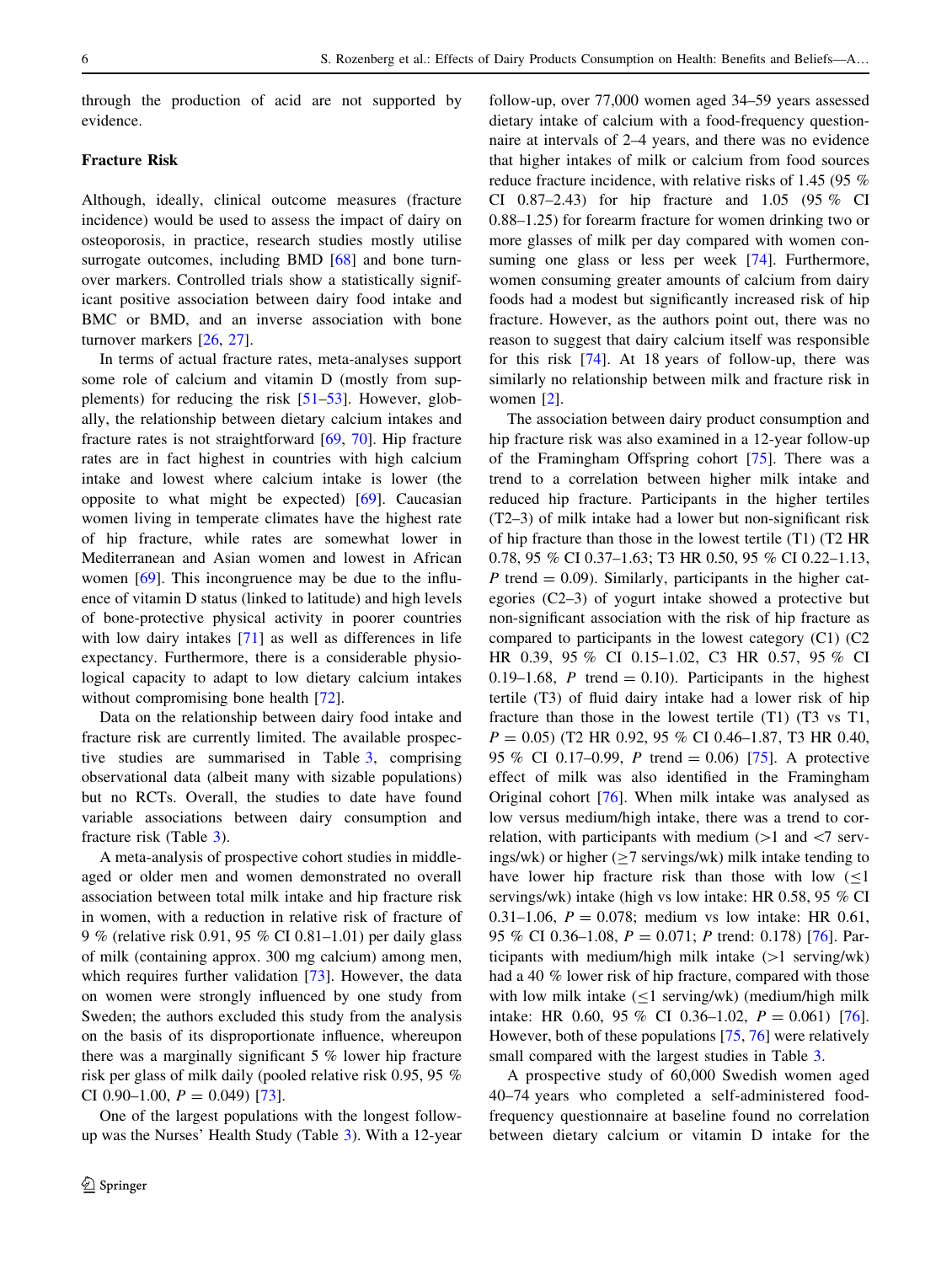<span id="page-6-0"></span>

|  |  |  |  |  |  |  |  | <b>Table 3</b> Prospective data examining the link between dairy consumption and fracture risk |  |  |  |  |
|--|--|--|--|--|--|--|--|------------------------------------------------------------------------------------------------|--|--|--|--|
|--|--|--|--|--|--|--|--|------------------------------------------------------------------------------------------------|--|--|--|--|

| Study population                                                             | Study findings                                                                                                                                                                                                                                                                                                                                                                                               | Reference           |  |  |
|------------------------------------------------------------------------------|--------------------------------------------------------------------------------------------------------------------------------------------------------------------------------------------------------------------------------------------------------------------------------------------------------------------------------------------------------------------------------------------------------------|---------------------|--|--|
| Meta-analysis                                                                | Meta-analysis of 6 prospective cohort studies ( $n = 39,563$ men and women), with 152,000 person-<br>years of follow-up, found that low dairy intake (less than 1 glass of milk daily) was not associated<br>with a significantly increased risk of fracture (any fracture, osteoporotic fracture or hip fracture)                                                                                           |                     |  |  |
| Meta-analysis                                                                | Meta-analysis of 7 prospective cohort studies (195,102 women and 75,149 men, middle aged or<br>older) found that in women there was no association between total milk intake and hip fracture<br>risk, whereas men had a 9 % reduction in relative risk of fracture per daily glass of milk                                                                                                                  |                     |  |  |
| Health Professionals Follow-up Study                                         | Prospective cohort study of 43,063 men (40–75 years of age at baseline) with 8-year follow-up<br>concluded that there was no relation between dairy calcium intake and forearm fracture. There<br>was a non-significant trend to reduction of hip fractures with the highest dairy calcium intakes                                                                                                           | $[140]$             |  |  |
| Study of Osteoporotic<br>Fractures (SOF Study)                               | Prospective cohort study of 9704 women (aged $\geq$ 65 years) with mean 6.6-year follow-up<br>concluded that there was no association between milk intake and the risk of any of the fractures<br>studied. The exception was ankle fractures, which significantly decreased with increasing milk<br>intake                                                                                                   | $[141]$             |  |  |
| National Health Screening, Norway                                            | Prospective cohort study of 19,752 women and 20,035 men (middle aged) with mean 11.4-year<br>follow-up found an increased risk of hip fracture for people with a diet that was high in (non-dairy<br>animal) protein and low in milk intake (up to 1 glass of milk per day)                                                                                                                                  | $[142]$             |  |  |
| Japanese Adult Health Study                                                  | Prospective cohort study of 4573 people (mean age 58.5 years) found that low milk intake was<br>marginally associated with an increased risk of hip fracture                                                                                                                                                                                                                                                 | $[143]$             |  |  |
| Swedish Mammography Cohort                                                   | Prospective cohort study of 60,689 women (aged 40–74 years at baseline) found that there was no<br>dose–response relationship between dietary calcium and risk of osteoporotic fracture                                                                                                                                                                                                                      | [77]                |  |  |
| Swedish Mammography cohort<br>and Cohort of Swedish Men                      | Analysis of two prospective cohort studies, comprising 61,433 women and 45,339 men (aged<br>39–74 years at baseline), with mean follow-up of 20.1 years found that higher mortality (men and<br>women) and increased fracture (women) were associated with high milk intake. However, high<br>intake of cheese or fermented milk products was associated with lower mortality and fracture<br>rates in women | $[78]$              |  |  |
| Framingham Offspring                                                         | Prospective cohort of 3212 men and women (aged 26–85 at baseline) with 12 years of follow-up<br>found a weak protective trend of yogurt (but not other dairies) on risk of hip fracture                                                                                                                                                                                                                      | [75]                |  |  |
| Framingham Original Cohort                                                   | Prospective cohort study of 830 men and women with mean 11.6-year follow-up concluded that<br>greater intakes of milk and milk $+$ yogurt may lower risk for hip fracture in older adults                                                                                                                                                                                                                    | [76]                |  |  |
| Nurses' Health Study                                                         | Prospective cohort study of 77,761 women (aged 34–59 years at baseline) with 12 years of follow-<br>up concluded that higher milk consumption did not protect against fracture (hip or forearm)                                                                                                                                                                                                              | [74]                |  |  |
| Nurses' Health Study                                                         | Prospective cohort study of 72,337 postmenopausal women with 18 years of follow-up found that<br>that milk did not reduce hip fracture risk                                                                                                                                                                                                                                                                  | $[2]$               |  |  |
| Nurses' Health Study and Health<br>Professionals Follow-up Study             | Prospective cohort study of 35,349 men (aged 40–75 years at baseline) and 61,578 women<br>(30–55 years of age at baseline) with 22-year follow-up found that milk consumption as a<br>teenager was not associated with hip fractures in adulthood                                                                                                                                                            | [144]               |  |  |
| French Three-City Study                                                      | Prospective cohort study of 1482 individuals (aged $\geq$ 67 years) with an 8-year follow-up found that<br>low intake of dairy products was associated with an increased risk of wrist fractures                                                                                                                                                                                                             | $\lceil 145 \rceil$ |  |  |
| European Prospective Investigation into<br>Cancer and nutrition study (EPIC) | Prospective study of 10,538 men and 18,584 women (aged $\geq 60$ years), followed up for a median of<br>8 years, found that dairy consumption did not influence the risk of hip fracture                                                                                                                                                                                                                     | [146]               |  |  |
| Spanish elderly cohort                                                       | Prospective cohort study of 5201 women (aged $\geq$ 65 years) with 3-year follow-up found that dairy<br>calcium intake less than 250 mg/day was associated with the risk of non-spinal fracture                                                                                                                                                                                                              | $[147]$             |  |  |
| European Prospective Osteoporosis Study<br>(EPOS)                            | Prospective study of 3173 men and 3402 women (aged 50–79 years) with a mean 3.8-year follow-up<br>found that vertebral fracture was not associated with milk consumption                                                                                                                                                                                                                                     | [148]               |  |  |
| NHANES I Epidemiologic<br>Follow-Up Study cohort                             | Prospective cohort study of 4342 men and postmenopausal women (aged 50–74 at baseline), with up<br>to 16 years of follow-up, concluded that dietary calcium may reduce the risk of hip fracture in<br>late menopausal women                                                                                                                                                                                  | [149]               |  |  |

primary prevention of osteoporotic fractures over 11 years of follow-up [\[77](#page-14-0)]. However, with 20.1 years of prospective follow-up (61,000 Swedish women aged 39–74), fermented milk products (yogurt and other soured milk products) and cheese consumption were associated with a significant decrease in fracture incidence and with lower mortality [\[78](#page-14-0)]. For each serving, the rate of mortality and hip fractures was reduced by 10–15 % ( $P < 0.001$ ). However, in the same study, high intakes of milk (3 or more glasses of milk; more than 600 ml/day) were associated with increased fracture rate, and there was an association between higher cardiovascular mortality and high milk intake at levels exceeding the recommended doses ( $\geq$ 3 glasses/d;  $\geq$ 600 g/d), along with a lesser effect of milk intake on cancer mortality [[78\]](#page-14-0). This level of consumption is much higher than the mean milk intake of adults of most countries, and it is worth noting that dietary questionnaires were performed in 1987–1990 and 1997, when milk in Sweden was fortified with high dose of vitamin A; high levels of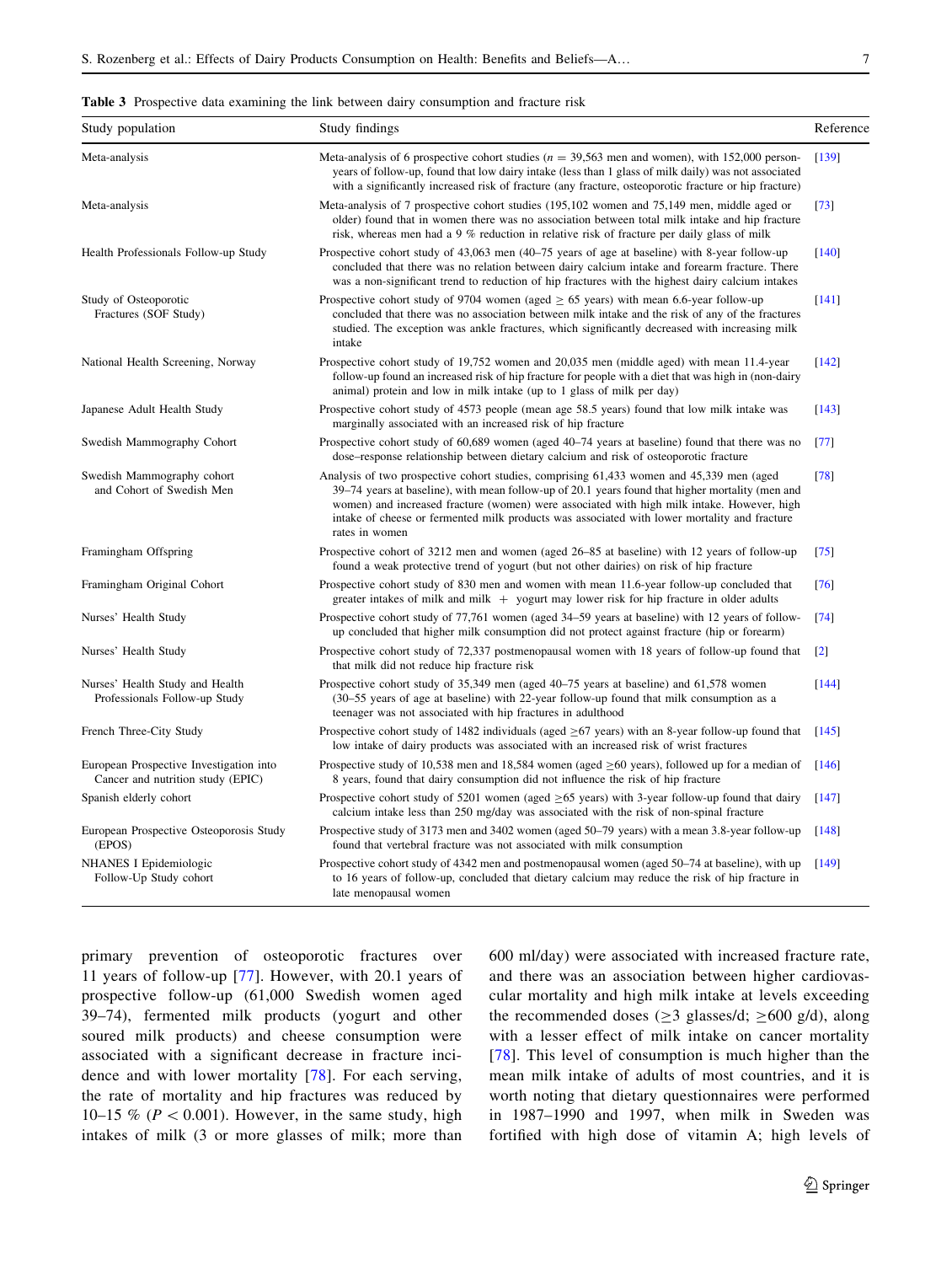vitamin A intake have been linked to an increased risk of fracture [\[79](#page-14-0)].

It comes as no surprise that the findings of studies in this area are variable (Table [3\)](#page-6-0). The studies are observational in nature and vary widely in terms of the age of the participants, background diets and length of follow-up. There is a lack of RCTs investigating the relationship between dairy food intake and fracture risk, which requires further study. Incidence of fracture is the key clinical outcome that needs to be measured in a longitudinal study; however, it is difficult to construct a dairy-free diet for the comparator group that meets nutritional requirements for calcium and vitamin D levels. Dietary studies are always difficult to control, since increasing intake of one nutrient (or foodstuff) may have an impact on other nutrients (or foodstuffs), affecting the overall dietary composition and nutrient density. With multiple nutrients known to affect bone health, it is particularly important that intake of each is considered. Quantitating intake may also be particularly difficult and variable between studies, due to differences in serving size (for example 'a glass of milk', 'a pot of yogurt'). Furthermore, the study of such a long-term effect requires either prohibitively expensive long-term prospective studies or the reliance on the memory of elderly subjects concerning dairy product consumption for periods extending as far back as childhood. Since a wide range of genetic and lifestyle factors affect bone health, there is great population variability and plenty of potentially confounding factors that require controls. Although epidemiological studies potentially allow large sample numbers and stratification for confounding factors, this design does not allow any causal relationship to be established between dairy consumption and fracture risk.

## Other Potential Effects of Dairy Consumption

In this section, some of the perceived beliefs associated with dairy consumption are briefly discussed, including obesity, lactose intolerance, arthritis and cardiovascular disease.

#### Dairy Products and Body Weight

Unfavourable body weight is a risk factor for many diseases, including osteoporosis (under weight) and osteoarthritis (over weight) [\[80](#page-14-0)], and obesity is a concern of many patients and health professionals alike. Dairy consumption has been studied extensively for its possible roles in body weight regulation. However, the data are conflicting. Four reviews or meta-analyses concluded that neither calcium nor dairy intakes were reliably demonstrated to aid in weight loss with or without caloric restriction [\[81](#page-14-0)–[84](#page-14-0)]. There is evidence to suggest that consumption of dairy products reduces body fat but not necessarily body weight, due to a preservation of lean body mass [[85–87\]](#page-14-0); and recent evidence from prospective cohort studies suggests a protective effect of dairy consumption on risk of overweight and obesity [\[88](#page-14-0), [89](#page-14-0)]. Consumption of dairy products has been associated with decreased prevalence of metabolic-related disorders [[90\]](#page-14-0), and even high-fat dairy consumption within typical dietary patterns has been inversely associated with risk of obesity.

The effect of dairy consumption on weight and body composition has been investigated in two recent metaanalyses [[86,](#page-14-0) [87](#page-14-0)]. The first meta-analysis of 14 RCTs involving 883 adults found that increasing dairy consumption to recommended daily intake levels in adults who do not follow any calorie-restricted diet had a small effect on weight loss, but also a decrease in fat mass and waist circumference and an increase in lean body mass [\[86](#page-14-0)]. When combined with energy restriction, dairy intake showed a modest additional benefit on weight reduction  $(-0.61 \text{ kg}, 95 \% \text{ CI} -1.29 \text{ to } 0.07, P = 0.08)$ , greater reduction in fat mass  $(-0.72 \text{ kg}, 95 \% \text{ CI} -1.29 \text{ to } -0.14,$  $P = 0.01$ ), gain in lean mass  $(+0.58 \text{ kg}, 95 \%$  CI 0.18–0.99,  $P < 0.01$ ) and reduction in waist circumference  $(-2.19 \text{ cm}, 95 \% \text{ CI} -3.42 \text{ to } -0.96, P < 0.001) \text{ com-}$ pared with controls [[86\]](#page-14-0). The second meta-analysis of 29 RCTs involving 2101 participants found that overall consumption of dairy products did not result in a significant reduction in weight. There was no significant difference in body weight changes between the dairy intervention and control groups  $(-0.14 \text{ kg}, 95 \% \text{ CI} -0.66 \text{ to } 0.38 \text{ kg});$ however, a significant reduction that favoured dairy products in body fat was shown  $(-0.45 \text{ kg}, 95 \% \text{ CI} -0.79 \text{ to}$ –0.11 kg) [\[87](#page-14-0)]. Dairy products significantly reduced body weight in the short-term interventions  $(-0.47 \text{ kg}, 95 \% \text{ CI})$  $-0.90$  to  $-0.03$  kg) but moderately increased weight gain in long-term interventions  $(+0.66 \text{ kg}, 95 \% \text{ CI} -0.14 \text{ to}$ 1.46 kg). However, in the context of energy restriction, the sub-group analysis demonstrated that consumption of dairy products reduced body weight [\[87](#page-14-0)]. These two meta-analyses suggest that dairy intake can aid weight and body fat loss.

Other studies show the beneficial impact of specific dairy products on weight management, particularly yogurt. Changes in diet and lifestyle factors were evaluated prospectively to determine their impact on long-term weight gain among 22,557 men and 98,320 women included in health studies in the USA [[85\]](#page-14-0). Over a 4-year period, it was found that yogurt consumption was associated with a significant reduction of weight gain [[85\]](#page-14-0). In another study, a cohort of 8516 Mediterranean men and women was prospectively evaluated [\[91](#page-14-0)]. A high ( $\geq$ 7 servings/wk) consumption of total and whole-fat yogurt was associated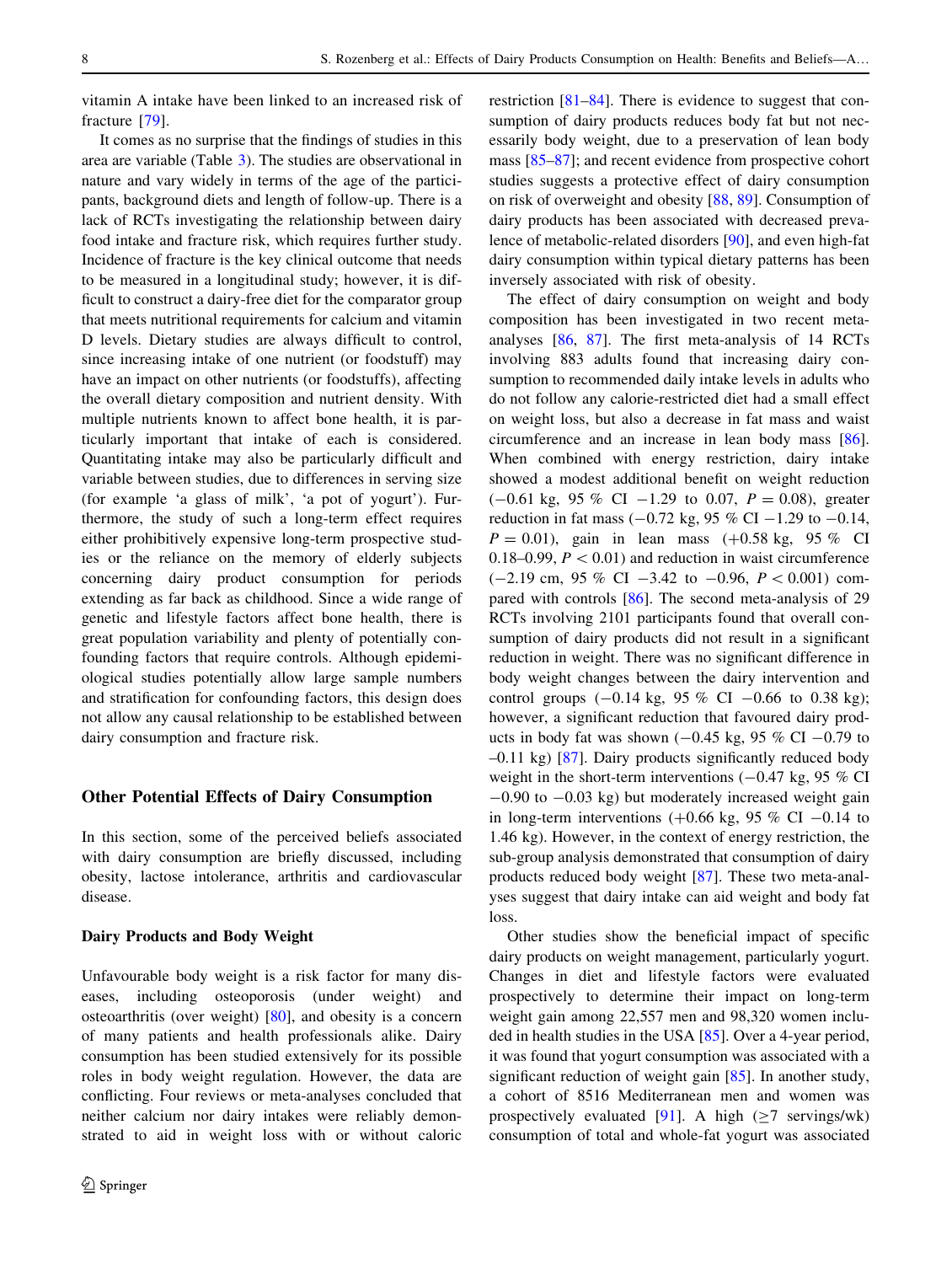with lower incidence of overweight/obesity in comparison with low consumption  $(0-2 \text{ servings/wk})$  [\[91](#page-14-0)]. Together, these studies suggest a benefit of including yogurt in the diet in terms of weight management.

Mechanistic explanations for the possible association between high dairy intake and lower body weight/body fat mass found in observational studies include an effect of increased dairy calcium intake on energy balance [[92,](#page-14-0) [93](#page-14-0)]. Epidemiological data have shown that low calcium intake is a risk factor for overweight and obesity. The clinical implications of this relationship have been confirmed in weight loss studies performed in low-calcium consumers in whom calcium or dairy supplementation accentuated body weight and fat loss [[94–96\]](#page-14-0). Studies have demonstrated that this effect may be explained by an increase in fat oxidation and fat faecal loss as well as a facilitation of appetite control. Indeed, dietary calcium may interfere with fat absorption in the intestine by forming insoluble calcium soaps with fatty acids and/or binding of bile acids, resulting in a decrease in the digestible energy of the diet.

Dairy foods may also modulate body weight regulation by calcium independent mechanisms. Dairy proteins suppress short-term food intake, increase satiety and stimulate food intake regulatory mechanisms known to signal satiation and satiety. Milk proteins may be another important factor explaining the association between dairy consumption and healthier body weights [\[97](#page-14-0)].

#### Lactose Intolerance

In some people, milk ingestion causes symptoms of bloating, abdominal pain, flatulence and diarrhoea that can be severe enough to prompt avoidance of all dairy foods. The symptoms are caused by a deficiency of the enzyme lactase (the lactose-digesting enzyme that breaks down lactose into galactose and glucose for absorption) causing undigested lactose to increase the osmolarity in the small intestine (causing diarrhoea) and enter the colon where it is fermented by the resident microflora, resulting in gastrointestinal symptoms. While self-diagnosis of lactase deficiency is common, it is often incorrect and leads to unnecessary elimination of dairy products and their nutritional components. It may also result in osteoporosis, since an increased incidence of lactose intolerance (along with a significantly lower daily intake of calcium derived from milk) has been found among women with 'idiopathic' osteoporosis [[98,](#page-14-0) [99](#page-14-0)].

Some years ago, the only possible treatment for lactose intolerance was the avoidance of lactose-containing foods, including most dairy products. Indeed, many believe that lactose intolerant individuals should not consume dairy products. However, the avoidance of dairy products in people with lactose intolerance is an area of controversy. Most individuals with lactose intolerance can tolerate up to 12 g of lactose (250 ml of milk, representing 300 mg of calcium and 30 % of recommended calcium intakes) without suffering gastrointestinal symptoms, although symptoms become more prominent at doses above 12 g and are appreciable after 24 g of lactose [[100,](#page-14-0) [101\]](#page-14-0). The 2010 Dietary Guidelines for Americans encourage daily consumption of dairy foods and concur that it is important for people with lactose intolerance to obtain the health and nutritional benefits associated with dairy products, recommending yogurt or cheese, or smaller portions, and lactosefree varieties where necessary [\[13](#page-12-0)]. A National Institutes of Health (NIH) Consensus and State-of-the-Science Statement confirms that even in persons with lactose maldigestion, small amounts of milk, yogurt and hard cheese, particularly if ingested with other foods and distributed throughout the day, and reduced-lactose food may be effective management approaches, though the amount of lactose subjects with lactose intolerance can take, is based on low-quality evidence [\[102](#page-14-0)].

Yogurts (those with the two active bacterial cultures: Lactobacillus delbrueckii subsp. bulgaricus and Streptococcus thermophilus) and hard cheeses contain more predigested lactose and may be more readily tolerated than fluid milk [\[103](#page-14-0), [104](#page-14-0)]. The bacterial lactase survives the acidic conditions of the stomach, apparently being physically protected within the bacterial cells and facilitated by the buffering capacity of yogurt. The increasing pH, as the yogurt enters the small intestine, and a slower gastrointestinal transit time allow the bacterial lactase to be active, digesting lactose from yogurt sufficiently to prevent symptoms in lactose intolerant people [[104](#page-14-0)]. Consequently, the avoidance of all dairy products in lactose intolerant patients is no longer recommended. Dietetic advice should aim to ensure nutritional adequacy of the diet and to avoid nutritional deficiencies—in particular a low calcium intake. Since yogurt and hard cheese in particular are easily digestible and well tolerated by people who find lactose difficult to digest, they can be recommended as part of a balanced diet to help lactose intolerant people take advantage of the nutritional benefits of dairy products [\[105](#page-14-0)].

In summary, to varying degrees depending on the cultural history of dairy consumption, genetic lactase persistence allows most of the population to continue to consume some milk beyond the weaning period without gastrointestinal adverse effects. For people who are lactose intolerant, it is no longer necessary to avoid all dairy foods, and in particular yogurt or hard cheese are well tolerated and provide the nutritional benefits of dairy products.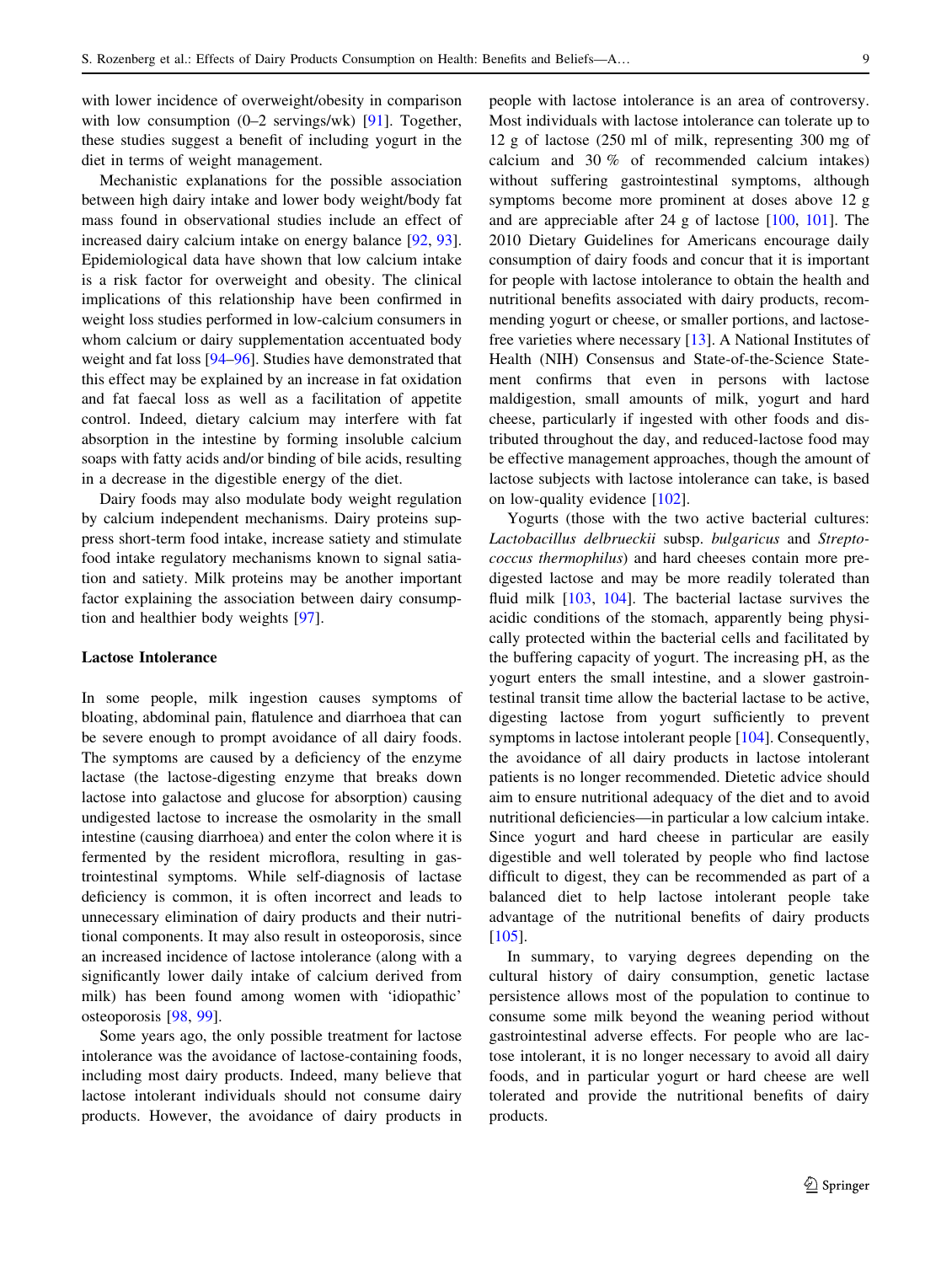#### Dairy Products and Joint Diseases

In people with chronic diseases, dietary manipulation is common as they try to alleviate the symptoms. This is particularly the case with painful conditions such as osteoarthritis (OA) and rheumatoid arthritis (RA). However, scientific studies are required to control for all the possible confounding factors and bias that might contribute to any perceived dietary effect, and the available evidence suggests that there is no reason why dairy consumption should be avoided.

Best practice guidelines for OA emphasize self-management including weight control and exercise [\[106](#page-14-0)]. There is some evidence to suggest that a Western diet and inactivity are pro-inflammatory and that low-grade inflammation and oxidative stress underlying OA often coexist with lifestyle-related risk factors and conditions [\[107](#page-14-0)]. While dairy products have in the past been considered as pro-inflammatory [[107\]](#page-14-0), more recent data do not support this hypothesis. In fact, full-fat dairy products and dairy fats have either a neutral or inverse effect on levels of circulating inflammatory biomarkers [\[108–](#page-14-0)[112](#page-15-0)]. A metaanalysis of nutritional interventional studies performed in overweight or obese people found that dairy product consumption does not exert adverse effects on inflammatory biomarkers [[113\]](#page-15-0), and in an RCT among subjects with lowgrade systemic inflammation, consumption of a combination of low-fat and high-fat dairy products as part of a healthy diet had no adverse effects on inflammation [\[114](#page-15-0)].

An association between frequent milk consumption and reduced OA progression has been found in a recent study in women, although no significant association was found in men. Analysis of 2148 participants in the Osteoarthritis Initiative identified a significant dose–response relationship between baseline milk intake and OA progression in women over a 4-year follow-up period [\[115](#page-15-0)]. Replication of these novel findings in other prospective studies demonstrating that increase in milk consumption leads to delay in knee OA progression is needed.

For decades, patients have used different diets to try to improve the symptoms of RA, and dietary manipulation is still widely used today. A wide range of conflicting dietary advice is available, yet a lack of scientific information regarding its efficacy often leaves sufferers vulnerable. The common dietary regimens used by people with RA include vegetarian or vegan, Mediterranean, 'elemental' and 'elimination' diets (including dairy-free diets).

Diet, nutrition and weight loss have shown some promise in alleviating some of the RA disease burden [\[116](#page-15-0)]. Prospective studies suggest that dietary antioxidants may be protective for RA, while high coffee consumption, alcohol intake, smoking and obesity increase the risk of developing RA [\[117](#page-15-0)]. Some studies suggest that certain dietary elements including polyunsaturated fatty acids (PUFAs), the Mediterranean diet and antioxidants have anti-inflammatory effects and decrease RA disease activity [\[118](#page-15-0), [119](#page-15-0)].

However, the effects of dietary manipulation on RA are still uncertain due to the studies being small, single trials with moderate to high risk of bias [\[120](#page-15-0), [121\]](#page-15-0). A Cochrane review of 14 RCTs and 1 controlled clinical trial, with a total of 837 patients, assessed the potential benefits and harms associated with certain dietary regimens in RA [\[121](#page-15-0)]. Due to heterogeneity of interventions and outcomes, baseline imbalance and inadequate data reporting, no overall effects were detected and the effects of vegan and elimination diets were uncertain [\[121](#page-15-0)].

Dairy products contain a high content of saturated fatty acids, and many of the shorter chain fatty acids found in milk fat have beneficial health effects, with important immune response functions. There is also evidence that the proteins, fats and calcium in milk are beneficial in inflammation [[122\]](#page-15-0). Given the lack of understanding of the nutritional requirements in RA, plus the variability in its clinical course, it is difficult to produce specific dietary recommendations for RA. Elimination diets, particularly those with low intakes of dairy products, should be discouraged [\[123](#page-15-0)], and suspected food intolerance tested under strict clinical supervision [[124\]](#page-15-0). Nutrient megadosing is inadvisable, although dietary supplementation with calcium, vitamin D, folic acid or multivitamins and minerals may be recommended where necessary [[124\]](#page-15-0).

In summary, more research is needed, but based on the available data, there appears to be no evidence why patients with OA or RA should avoid dairy consumption, considering the overall beneficial effect of dairy products for health.

#### Dairy Consumption and Cardiovascular Disease

Globally, cardiovascular disease is a major cause of mortality [[125\]](#page-15-0), and the influence of diet on known cardiovascular risk factors such as blood pressure, serum cholesterol and body weight, is well established. Consequently, the DASH (Dietary Approaches to Stop Hypertension)-style diet—which incorporates moderate amounts of low-fat dairy—protects against cardiovascular disease, coronary heart disease, stroke and heart failure [[126\]](#page-15-0).

A review of the evidence concluded that most studies report no association between dairy consumption and increased risk of cardiovascular disease [[127\]](#page-15-0), with a metaanalysis of RCT data finding no significant impact on various cardio-metabolic risk factors following increased dairy consumption (mean increase of 3.6 serves per day), aside from a slight increase in body weight [[128\]](#page-15-0). In fact, dairy consumption may be protective against cardiovascular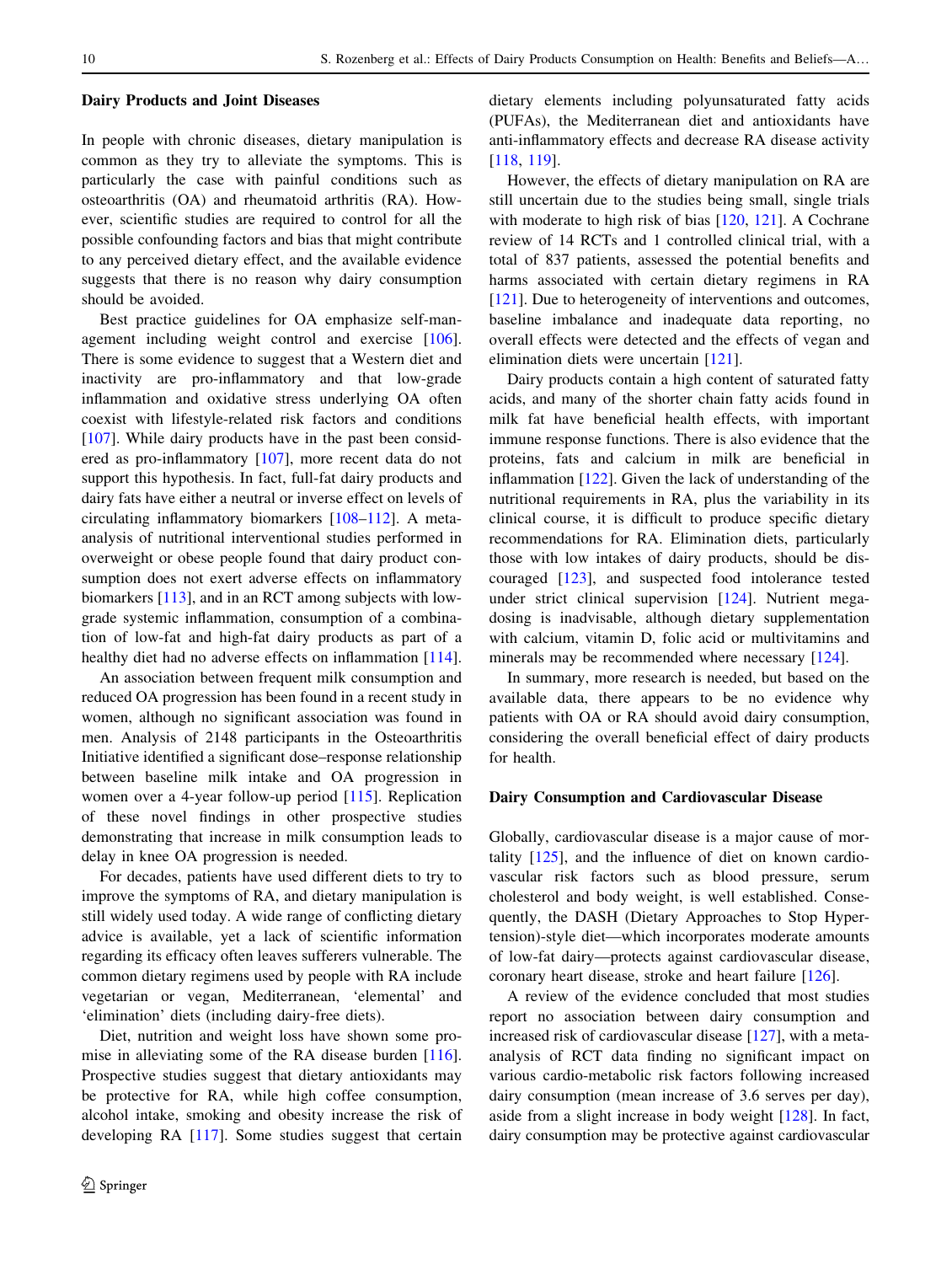disease, with beneficial effects demonstrated on known risk factors such as hypertension [[129,](#page-15-0) [130](#page-15-0)] as well as clinical outcomes [[131–133\]](#page-15-0). For example, meta-analyses of observational data have reported inverse associations between overall cardiovascular disease and milk intake (4 studies; RR 0.94 per 200 mL/d, 95 % CI 0.89–0.99) [\[132](#page-15-0)] and dairy consumption (9 studies; RR 0.88, 95  $%$  CI 0.81–0.96) [\[131](#page-15-0)]. There was also an inverse association between dairy consumption and overall risk of stroke (12 studies; RR 0.87, 95 % CI 0.77–0.99) [\[131](#page-15-0)], whilst another meta-analysis found that total dairy (RR 0.88, 95 % CI 0.82–0.94), low-fat dairy (RR 0.91, 95 % CI 0.85 to 0.97), fermented milk (RR 0.80, 95 % CI 0.71–0.89) and cheese (RR 0.94, 95 % CI 0.89–0.995)] were significantly associated with reduced risk of stroke [\[133](#page-15-0)]. There was no significant association between the risk of stroke and intake of full-fat dairy, non-fermented milk, butter and cream [\[133](#page-15-0)].

There is currently a lack of research into the effect of full-fat dairy on cardiovascular disease [\[127](#page-15-0)], and the relative impact of high-fat dairy versus low-fat dairy is difficult to establish from the current evidence base. European and American guidelines for preventing cardiovascular disease recommend a reduction in total dietary saturated fat [\[134](#page-15-0), [135\]](#page-15-0). However, it is becoming clear that all saturated fatty acids are not equal. For example, in a study using a food-frequency questionnaire, a higher intake of saturated fatty acids from meat increased incident cardiovascular disease, whereas higher intake of saturated fatty acids from dairy reduced the risk [\[136](#page-15-0)]. Research into understanding the metabolic effects of individual fatty acids is still in the early stages, but it would seem that structural characteristics of the individual fatty acid and the food matrix within which it is consumed are likely to have an effect. A metaanalysis of prospective cohort studies reporting circulating fatty acid composition revealed the variable effects of individual saturated fatty acids, with a higher coronary risk for palmitic (RR 1.15, 95 % CI 0.96–1.37) and stearic (RR 1.23, 95 % CI 0.93–1.61) acids, and a significantly lower risk for margaric acid (RR 0.77, 95 % CI 0.63–0.93) [\[137](#page-15-0)]. Whilst the saturated fatty acids in whole milk and butter increase low-density lipoprotein, they also increase highdensity lipoprotein, which leaves the ratio of total cholesterol to high-density lipoprotein unchanged, or slightly lowered [[127\]](#page-15-0).

A recent meta-analysis has concluded that calcium supplements without co-administered vitamin D were associated with an increased risk of myocardial infarction [\[138](#page-16-0)]. However, there was no increased risk when calcium was of dietary origin.

In summary, dairy consumption does not seem to significantly increase the risk of cardiovascular disease, particularly if low-fat, and more research is needed for fullfat dairy products.

## Discussion

Milk provides a package of essential nutrients that are difficult to obtain in low-dairy or dairy-free diets. Dairy products may represent a useful source of dietary calcium, and for many people it is not possible to achieve recommended daily calcium intakes with a dairy-free diet. The link between dairy product intakes and fracture risk reduction (Table [3](#page-6-0)) is still challenged. To demonstrate an effect on fracture risk would require further large and welldesigned rigorously controlled studies.

Nevertheless, it can be inferred from the above-mentioned data that regular consumption of dairy throughout life is likely to be beneficial for skeletal health. Besides bone health, more controversial are the beliefs around including dairy as part of a healthy balanced diet. Among some members of the public and health professionals, doubts persist that dairy may be detrimental to health. In some cases, these are simply beliefs or a consequence of misinformation, but in other cases plausible mechanisms exist, casting doubt in even the most scientific mind. This review has discussed some of the most common concerns over the inclusion of dairy in the diet, including those of people with weight management issues or lactose intolerance, with OA or RA or with cardiovascular disease. The overall message is that the benefits outweigh any (in many cases perceived, not real) harm.

Lactose intolerance can prompt an avoidance of all dairies, but this is not necessary in most people. In particular, yogurt and hard cheese are well tolerated and provide the nutritional benefits of dairy products.

The effect of dairy consumption on body weight and composition has been investigated extensively, with conflicting results. There may be a weak association between dairy consumption and a possible small weight reduction, with decreases in fat mass and waist circumference and increases in lean body mass.

The evidence for any role of dairy foods in inflammation is conflicting and limited to small observational or clinical trials. Although dairy foods have in the past been considered pro-inflammatory [\[107](#page-14-0)], studies of dairy consumption demonstrate that full-fat dairy products and dairy fats in fact have either a neutral or inverse effect on levels of circulating inflammatory biomarkers [[108–](#page-14-0)[114\]](#page-15-0). Recently, a single observational study suggested a reduction in OA progression associated with frequent milk consumption among women [[115\]](#page-15-0). Dietary guidelines are difficult to define for RA, but patients should be discouraged from eliminating dairy [[123\]](#page-15-0) in their attempts to control their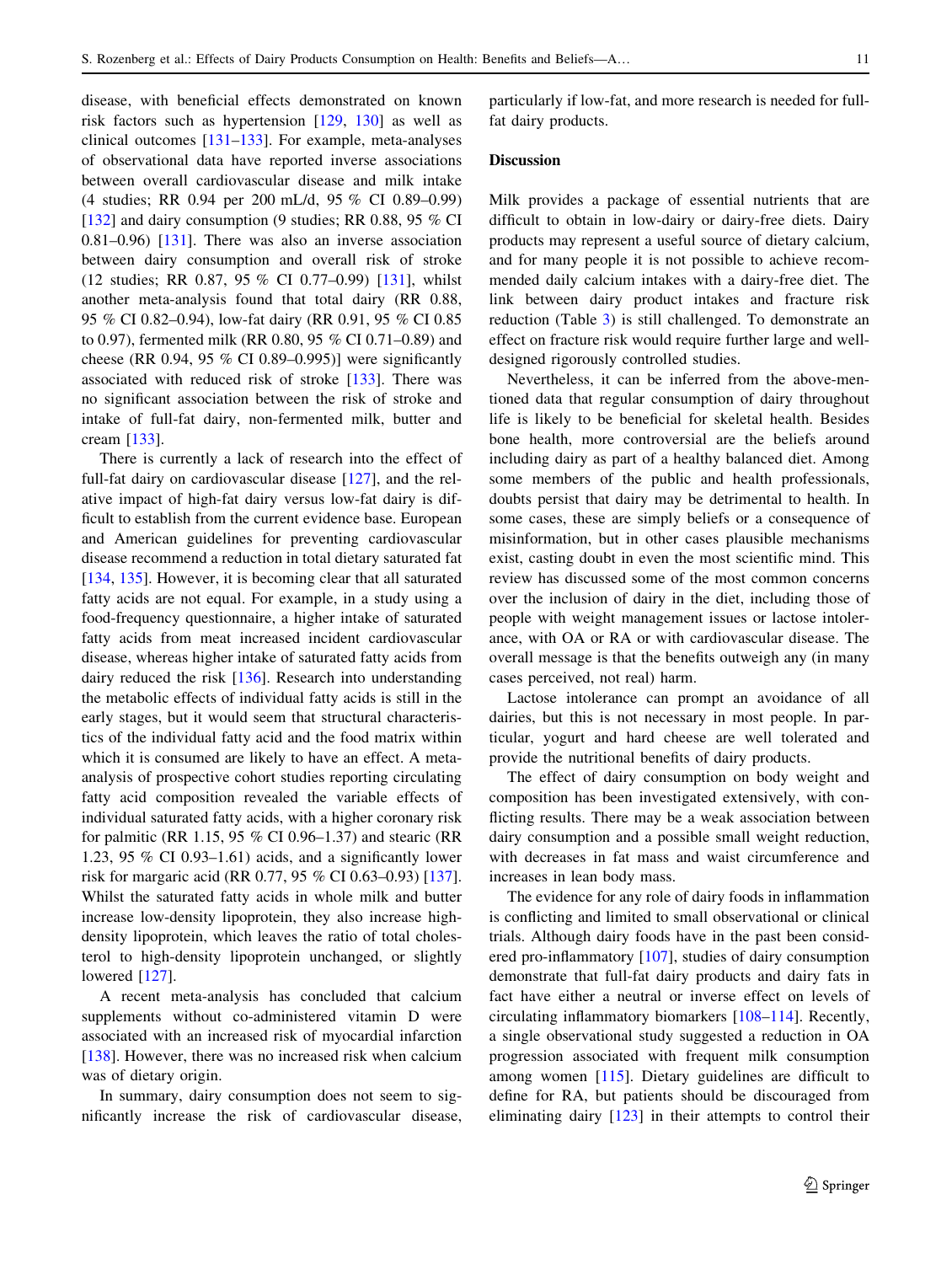<span id="page-11-0"></span>symptoms, and a balanced nutritionally complete diet should be advised.

Most studies report no association between dairy consumption and increased risk of cardiovascular disease  $[127]$  $[127]$ , and in fact low-fat dairy may be protective  $[131]$  $[131]$ [133\]](#page-15-0). More research is needed in this respect for full-fat dairy products.

In conclusion, dairy products may represent a valuable dietary source of calcium due to their high calcium and nutrient contents, high absorptive rate, availability and relatively low cost. Numerous national nutritional recommendations are for 3 servings of dairy products per day (for example, 1 glass of milk, 1 portion of cheese, 1 yogurt), an amount that provides the recommended daily intake of calcium. By understanding fully the accumulating scientific data in this area, health professionals can play an important role in dispelling these beliefs surrounding dairy products.

Acknowledgments Writing and editorial assistance were provided by Dr. Kim Russell (PhD) and Dr. Lisa Buttle (PhD) of Chill Pill Media LLP, whose contribution was covered by a grant from the Danone Company and from the Centre National de l'Economie Laitière (CNIEL).

Author Contribution SR, OB, CC, RR and JYR originated the project and defined the methodology. JJB, PB, MLB, EG, SG and JMK identified and selected the sections to be covered. JJB, OB, RR and JYR were responsible for the literature search. SR, JJB, OB, PB, MLB, CC, JPD, EG, SG and JMK were involved in the selection of the articles eventually analysed and quoted. SR, JJB, OB, PB, JPD, EG, SG, JMK and JYR participated in the first two face-to-face experts consensus meetings. SR, JJB, OB, PB, MLB, CC, JPD, EG, SG and JMK participated in the third face-to-face experts consensus meeting. SR, JJB, OB, MLB, JPD, RR and JYR were responsible for the drafting of the first version. SR, JJB, OB, PB, MLB, CC, JPD, EG, SG and JMK reviewed the first draft of the manuscript after it was edited and corrected by the medical writers. JJB, OB, RR and JYR were responsible to finalize, with the help of the medical writers, the final version of the manuscript which was approved by all co-authors. Drs. Russell and Buttle were of major help in preparing the final version of the manuscript. All authors agree to be accountable for the work and to ensure that any questions relating to the accuracy and integrity of the paper are investigated and properly resolved.

#### Compliance with Ethical Standards

Conflict of interest SR has, or has had, during the last 3 years grants or honoraria as consultant or speaker bureau from the following pharmaceutical companies: Abbott, MSD, Amgen, Will Pharma, Pfizer. JJB declares Danone Institute (Belgium) (Section 2) and Amgen and Bayer (Section 3). OB reports personal fees from Bayer, grants from Genevrier, grants and personal fees from IBSA, grants from MSD, grants from Novartis, grants from Nutraveris, grants from Pfizer, grants and personal fees from Rottapharm, grants and personal fees from Servier, grants and personal fees from SMB, grants from Theramex, outside the submitted work. PB has no conflict of interest. MLB has received board membership from Alexion and Servier. She has received consultancy fees from Servier, MSD, Amgen, NPS, SPA, Abiogen, Alexion and Shire. She has received grants from Servier, MSD, Eli Lilly, Amgen, NPS, SPA, Abiogen, Bruno Farmaceutici, Alexion and Shire. She has received payment for lectures including service on speakers' bureaux from NPS and payment for manuscript preparation from Bruno Farmaceutici. CC has received consultancy, lecture fees and honoraria from AMGEN, GSK, Alliance for Better Bone Health, MSD, Eli Lilly, Pfizer, Novartis, Servier, Merck, Medtronic and Roche. JPD has no conflict of interest. EG has no conflict of interest. SG has received grants and/or fees from Merck Sharp & Dohme, support for congress preparation from Novartis, grants, fees and non-financial support (support for congress preparation) from Amgen, fees from Takeda and and fees and nonfinancial support (support for congress preparation) from Madaus Rottapharma. JMK has no conflict of interest. RR has received fees from Amgen, Danone, GSK, MSD and Servier. JYR has received grants from Bristol Myers Squibb, Merck Sharp & Dohme, Rottapharm, Teva, Lilly, Novartis, Roche, GlaxoSmithKline, Amgen and Servier. He has received lecture fees from Merck Sharp & Dohme, Lilly, Rottapharm, IBSA, Genevrier, Novartis, Servier, Roche, GlaxoSmithKline, Teijin, Teva, Ebewee Pharma, Zodiac, Analuis, Theramex, Nycomed, Novo-Nordisk and Nolver.

Open Access This article is distributed under the terms of the Creative Commons Attribution 4.0 International License ([http://crea](http://creativecommons.org/licenses/by/4.0/) [tivecommons.org/licenses/by/4.0/\)](http://creativecommons.org/licenses/by/4.0/), which permits unrestricted use, distribution, and reproduction in any medium, provided you give appropriate credit to the original author(s) and the source, provide a link to the Creative Commons license, and indicate if changes were made.

## References

- 1. Smit E, Nieto FJ, Crespo CJ, Mitchell P (1999) Estimates of animal and plant protein intake in US adults: results from the Third National Health and Nutrition Examination Survey, 1988–1991. J Am Diet Assoc 99(7):813–820. doi[:10.1016/](http://dx.doi.org/10.1016/S0002-8223(99)00193-5) [S0002-8223\(99\)00193-5](http://dx.doi.org/10.1016/S0002-8223(99)00193-5)
- 2. Feskanich D, Willett WC, Colditz GA (2003) Calcium, vitamin D, milk consumption, and hip fractures: a prospective study among postmenopausal women. Am J Clin Nutr 77(2):504–511
- 3. Chevalley T, Bonjour JP, Ferrari S, Rizzoli R (2008) Highprotein intake enhances the positive impact of physical activity on BMC in prepubertal boys. J Bone Miner Res 23(1):131–142. doi:[10.1359/jbmr.070907](http://dx.doi.org/10.1359/jbmr.070907)
- 4. Vissers PA, Streppel MT, Feskens EJ, de Groot LC (2011) The contribution of dairy products to micronutrient intake in the Netherlands. J Am Coll Nutr 30(5 Suppl 1):415S–421S
- 5. Skinner ML, Simpson JA, Buchholz AC (2011) Dietary and total calcium intakes are associated with lower percentage total body and truncal fat in young, healthy adults. J Am Coll Nutr 30(6):484–490
- 6. Gueguen L, Pointillart A (2000) The bioavailability of dietary calcium. J Am Coll Nutr 19(2 Suppl):119S–136S
- 7. Gueguen L (2001) Calcium, phosphorus. Apports Nutritionnels Conseillees pour la Population Francaise (Recommended nutrient intakes for the French population). Tech & Doc, Paris
- 8. Bonjour JP (2011) Calcium and phosphate: a duet of ions playing for bone health. J Am Coll Nutr 30(5 Suppl 1):438S– 448S
- 9. Elmadfa I (2009) European Nutrition and Health Report 2009. Forum Nutr. Basel, Switzerland, vol 69. Karger, New York
- 10. Lopes AC, Caiaffa WT, Sichieri R, Mingoti SA, Lima-Costa MF (2005) Nutrient consumption by adults and seniors in a population-based study: the Bambui Project. Cadernos de saude publica 21(4):1201–1209. doi:[10.1590/S0102-311x200500040](http://dx.doi.org/10.1590/S0102-311x2005000400022) [0022](http://dx.doi.org/10.1590/S0102-311x2005000400022)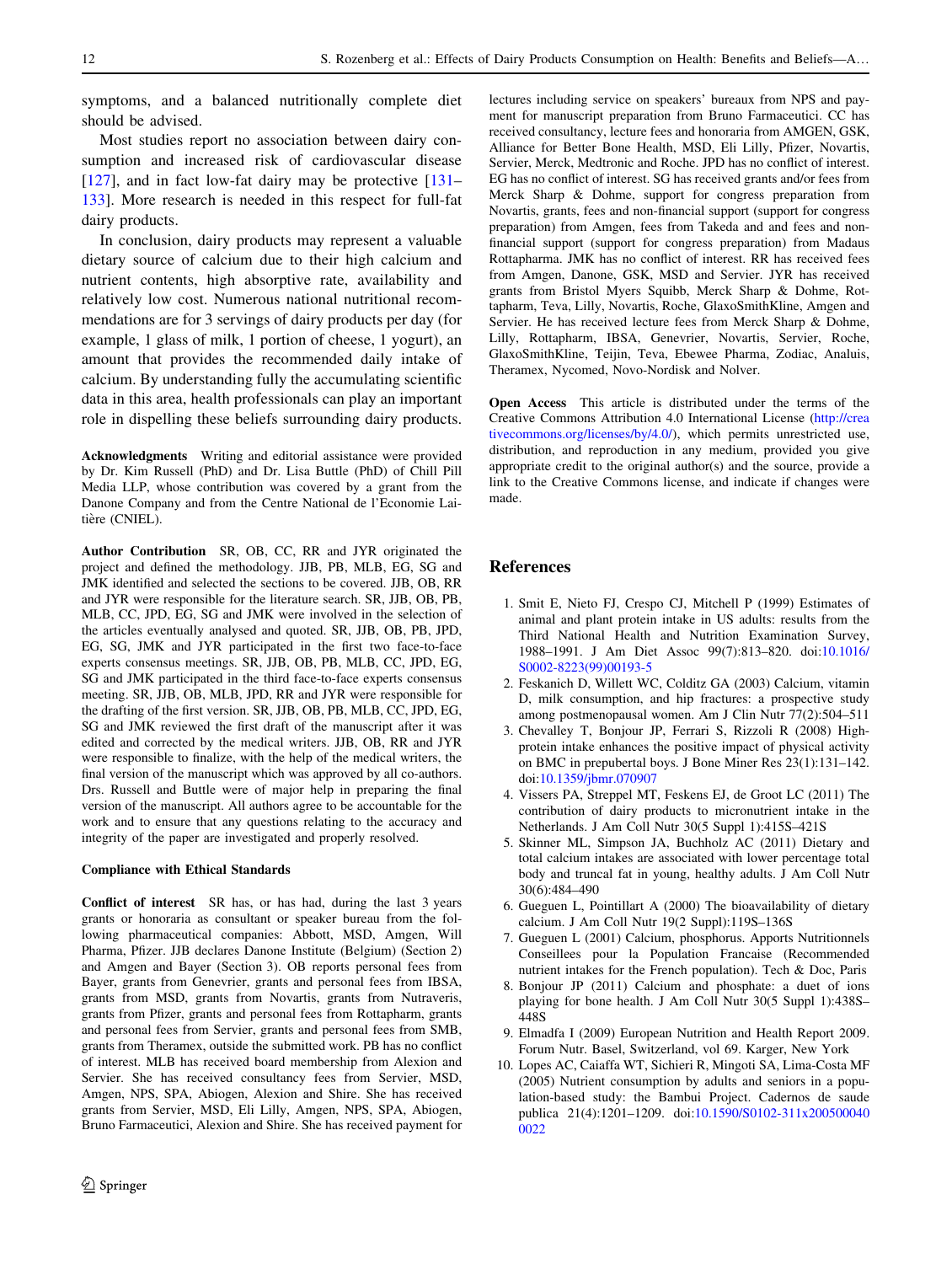- <span id="page-12-0"></span>11. Heaney RP (2009) Dairy and bone health. J Am Coll Nutr 28(Suppl 1):82S–90S
- 12. Caroli A, Poli A, Ricotta D, Banfi G, Cocchi D (2011) Invited review: dairy intake and bone health: a viewpoint from the state of the art. J Dairy Sci 94(11):5249–5262. doi[:10.3168/jds.2011-](http://dx.doi.org/10.3168/jds.2011-4578) [4578](http://dx.doi.org/10.3168/jds.2011-4578)
- 13. Agriculture USDo (2010) Dietary guidelines for Americans, 7th edn. Agriculture USDo, Washington, DC
- 14. Agriculture USDo (2013) USDA National Nutrient Database for Standard Reference, Release 26
- 15. Fulgoni VL 3rd, Keast DR, Auestad N, Quann EE (2011) Nutrients from dairy foods are difficult to replace in diets of Americans: food pattern modeling and an analyses of the National Health and Nutrition Examination Survey 2003–2006. Nutr Res 31(10):759–765. doi[:10.1016/j.nutres.2011.09.017](http://dx.doi.org/10.1016/j.nutres.2011.09.017)
- 16. Marcoe K, Juan W, Yamini S, Carlson A, Britten P (2006) Development of food group composites and nutrient profiles for the MyPyramid Food Guidance System. J Nutr Educ Behav 38(6 Suppl):S93–S107. doi[:10.1016/j.jneb.2006.05.014](http://dx.doi.org/10.1016/j.jneb.2006.05.014)
- 17. Gao X, Wilde PE, Lichtenstein AH, Tucker KL (2006) Meeting adequate intake for dietary calcium without dairy foods in adolescents aged 9 to 18 years (National Health and Nutrition Examination Survey 2001–2002). J Am Diet Assoc 106(11):1759–1765. doi:[10.1016/j.jada.2006.08.019](http://dx.doi.org/10.1016/j.jada.2006.08.019)
- 18. Weaver CM (2009) Should dairy be recommended as part of a healthy vegetarian diet? Point. Am J Clin Nutr 89(5):1634S– 1637S. doi[:10.3945/ajcn.2009.26736O](http://dx.doi.org/10.3945/ajcn.2009.26736O)
- 19. Keller JL, Lanou A, Barnard ND (2002) The consumer cost of calcium from food and supplements. J Am Diet Assoc 102(11):1669–1671
- 20. Weaver CM, Proulx WR, Heaney R (1999) Choices for achieving adequate dietary calcium with a vegetarian diet. Am J Clin Nutr 70:543S–548S
- 21. Rizzoli R (2008) Nutrition: its role in bone health. Best Pract Res Clin Endocrinol Metab 22(5):813–829. doi[:10.1016/j.beem.](http://dx.doi.org/10.1016/j.beem.2008.08.005) [2008.08.005](http://dx.doi.org/10.1016/j.beem.2008.08.005)
- 22. Cheng S, Lyytikainen A, Kroger H, Lamberg-Allardt C, Alen M, Koistinen A, Wang QJ, Suuriniemi M, Suominen H, Mahonen A, Nicholson PH, Ivaska KK, Korpela R, Ohlsson C, Vaananen KH, Tylavsky F (2005) Effects of calcium, dairy product, and vitamin D supplementation on bone mass accrual and body composition in 10-12-y-old girls: a 2-y randomized trial. Am J Clin Nutr 82(5):1115–1126
- 23. Li Y, Tome D, Desjeux JF (1989) Indirect effect of casein phosphopeptides on calcium absorption in rat ileum in vitro. Reprod Nutr Dev 29(2):227–233
- 24. Bonjour JP, Kraenzlin M, Levasseur R, Warren M, Whiting S (2013) Dairy in adulthood: from foods to nutrient interactions on bone and skeletal muscle health. J Am Coll Nutr 32(4):251–263. doi:[10.1080/07315724.2013.816604](http://dx.doi.org/10.1080/07315724.2013.816604)
- 25. Bailey RL, Dodd KW, Goldman JA, Gahche JJ, Dwyer JT, Moshfegh AJ, Sempos CT, Picciano MF (2010) Estimation of total usual calcium and vitamin D intakes in the United States. J Nutr 140(4):817–822
- 26. Manios Y, Moschonis G, Trovas G, Lyritis GP (2007) Changes in biochemical indexes of bone metabolism and bone mineral density after a 12-mo dietary intervention program: the Postmenopausal Health Study. Am J Clin Nutr 86(3):781–789
- 27. Moschonis G, Katsaroli I, Lyritis GP, Manios Y (2010) The effects of a 30-month dietary intervention on bone mineral density: the Postmenopausal Health Study. Br J Nutr 104(1):100–107. doi[:10.1017/S000711451000019X](http://dx.doi.org/10.1017/S000711451000019X)
- 28. Prince R, Devine A, Dick I, Criddle A, Kerr D, Kent N, Price R, Randell A (1995) The effects of calcium supplementation (milk powder or tablets) and exercise on bone density in postmenopausal women. J Bone Miner Res 10(7):1068–1075
- 29. Body JJ, Bergmann P, Boonen S, Boutsen Y, Bruyere O, Devogelaer JP, Goemaere S, Hollevoet N, Kaufman JM, Milisen K, Rozenberg S, Reginster JY (2011) Non-pharmacological management of osteoporosis: a consensus of the Belgian Bone Club. Osteoporos Int 22(11):2769–2788. doi[:10.1007/s00198-](http://dx.doi.org/10.1007/s00198-011-1545-x) [011-1545-x](http://dx.doi.org/10.1007/s00198-011-1545-x)
- 30. Kanis JA, McCloskey EV, Johansson H, Cooper C, Rizzoli R, Reginster JY, Scientific Advisory Board of the European Society for C, Economic Aspects of O, Osteoarthritis, the Committee of Scientific Advisors of the International Osteoporosis F (2013) European guidance for the diagnosis and management of osteoporosis in postmenopausal women. Osteoporos Int 24(1):23–57. doi:[10.1007/s00198-012-2074-y](http://dx.doi.org/10.1007/s00198-012-2074-y)
- 31. Sunyecz JA (2008) The use of calcium and vitamin D in the management of osteoporosis. Ther Clin Risk Manag 4(4):827–836
- 32. Rizzoli R, Bianchi ML, Garabedian M, McKay HA, Moreno LA (2010) Maximizing bone mineral mass gain during growth for the prevention of fractures in the adolescents and the elderly. Bone 46(2):294–305. doi:[10.1016/j.bone.2009.10.005](http://dx.doi.org/10.1016/j.bone.2009.10.005)
- 33. Ferrari S, Rizzoli R, Bonjour JP (1999) Genetic aspects of osteoporosis. Curr Opin Rheumatol 11(4):294–300
- 34. Rizzoli R (2014) Dairy products, yogurts, and bone health. Am J Clin Nutr 99(5 Suppl):1256S–1262S. doi[:10.3945/ajcn.113.](http://dx.doi.org/10.3945/ajcn.113.073056) [073056](http://dx.doi.org/10.3945/ajcn.113.073056)
- 35. Ganpule A, Yajnik CS, Fall CH, Rao S, Fisher DJ, Kanade A, Cooper C, Naik S, Joshi N, Lubree H, Deshpande V, Joglekar C (2006) Bone mass in Indian children–relationships to maternal nutritional status and diet during pregnancy: the Pune Maternal Nutrition Study. J Clin Endocrinol Metab 91(8):2994–3001. doi:[10.1210/jc.2005-2431](http://dx.doi.org/10.1210/jc.2005-2431)
- 36. Cole ZA, Gale CR, Javaid MK, Robinson SM, Law C, Boucher BJ, Crozier SR, Godfrey KM, Dennison EM, Cooper C (2009) Maternal dietary patterns during pregnancy and childhood bone mass: a longitudinal study. J Bone Miner Res 24(4):663–668. doi:[10.1359/jbmr.081212](http://dx.doi.org/10.1359/jbmr.081212)
- 37. Dror DK, Allen LH (2014) Dairy product intake in children and adolescents in developed countries: trends, nutritional contribution, and a review of association with health outcomes. Nutr Rev 72(2):68–81. doi[:10.1111/nure.12078](http://dx.doi.org/10.1111/nure.12078)
- 38. Goulding A, Rockell JE, Black RE, Grant AM, Jones IE, Williams SM (2004) Children who avoid drinking cow's milk are at increased risk for prepubertal bone fractures. J Am Diet Assoc 104(2):250–253. doi[:10.1016/j.jada.2003.11.008](http://dx.doi.org/10.1016/j.jada.2003.11.008)
- 39. Konstantynowicz J, Nguyen TV, Kaczmarski M, Jamiolkowski J, Piotrowska-Jastrzebska J, Seeman E (2007) Fractures during growth: potential role of a milk-free diet. Osteoporos Int 18(12):1601–1607. doi:[10.1007/s00198-007-0397-x](http://dx.doi.org/10.1007/s00198-007-0397-x)
- 40. Du X, Zhu K, Trube A, Zhang Q, Ma G, Hu X, Fraser DR, Greenfield H (2004) School-milk intervention trial enhances growth and bone mineral accretion in Chinese girls aged 10–12 years in Beijing. Br J Nutr 92(1):159–168. doi[:10.1079/](http://dx.doi.org/10.1079/BJN20041118) [BJN20041118](http://dx.doi.org/10.1079/BJN20041118)
- 41. Winzenberg T, Shaw K, Fryer J, Jones G (2006) Effects of calcium supplementation on bone density in healthy children: meta-analysis of randomised controlled trials. BMJ 333(7572):775. doi[:10.1136/bmj.38950.561400.55](http://dx.doi.org/10.1136/bmj.38950.561400.55)
- 42. Huncharek M, Muscat J, Kupelnick B (2008) Impact of dairy products and dietary calcium on bone-mineral content in children: results of a meta-analysis. Bone 43(2):312–321. doi:[10.](http://dx.doi.org/10.1016/j.bone.2008.02.022) [1016/j.bone.2008.02.022](http://dx.doi.org/10.1016/j.bone.2008.02.022)
- 43. Bonjour JP, Carrie AL, Ferrari S, Clavien H, Slosman D, Theintz G, Rizzoli R (1997) Calcium-enriched foods and bone mass growth in prepubertal girls: a randomized, double-blind, placebo-controlled trial. J Clin Invest 99(6):1287–1294. doi:[10.](http://dx.doi.org/10.1172/JCI119287) [1172/JCI119287](http://dx.doi.org/10.1172/JCI119287)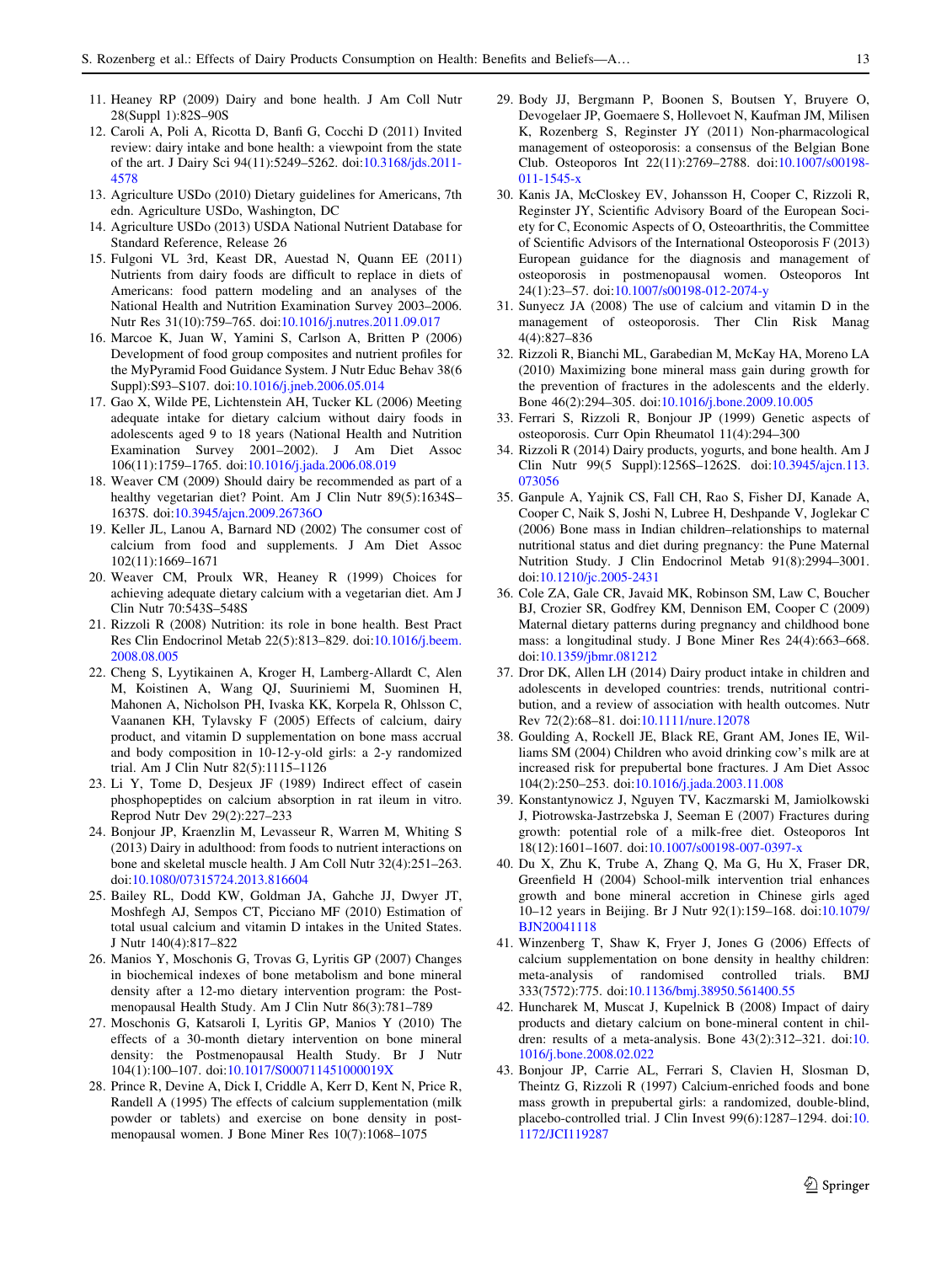- <span id="page-13-0"></span>44. Chevalley T, Bonjour JP, Ferrari S, Hans D, Rizzoli R (2005) Skeletal site selectivity in the effects of calcium supplementation on areal bone mineral density gain: a randomized, doubleblind, placebo-controlled trial in prepubertal boys. J Clin Endocrinol Metab 90(6):3342–3349. doi:[10.1210/jc.2004-1455](http://dx.doi.org/10.1210/jc.2004-1455)
- 45. Bonjour JP, Chevalley T, Ammann P, Slosman D, Rizzoli R (2001) Gain in bone mineral mass in prepubertal girls 3.5 years after discontinuation of calcium supplementation: a follow-up study. Lancet 358(9289):1208–1212. doi:[10.1016/S0140-6736](http://dx.doi.org/10.1016/S0140-6736(01)06342-5) [\(01\)06342-5](http://dx.doi.org/10.1016/S0140-6736(01)06342-5)
- 46. Ross AC, Manson JE, Abrams SA, Aloia JF, Brannon PM, Clinton SK, Durazo-Arvizu RA, Gallagher JC, Gallo RL, Jones G, Kovacs CS, Mayne ST, Rosen CJ, Shapses SA (2011) The 2011 report on dietary reference intakes for calcium and vitamin D from the Institute of Medicine: what clinicians need to know. J Clin Endocrinol Metab 96(1):53–58. doi[:10.1210/jc.2010-2704](http://dx.doi.org/10.1210/jc.2010-2704)
- 47. Okano T (2003) Recommended daily allowance and dietary reference intakes for vitamin D and calcium in Japanese. Clin Calcium 13(7):876–881. doi:CliCa0307876881
- 48. Theobald HE (2005) Dietary calcium and health [http://www.](http://www.nutrition.org.uk/attachments/105_Dietary%2520calcium%2520and%2520health.pdf) [nutrition.org.uk/attachments/105\\_Dietary%20calcium%20and%](http://www.nutrition.org.uk/attachments/105_Dietary%2520calcium%2520and%2520health.pdf) [20health.pdf](http://www.nutrition.org.uk/attachments/105_Dietary%2520calcium%2520and%2520health.pdf)
- 49. <https://www.nrv.gov.au/nutrients/calcium>
- 50. Rizzoli R, Stevenson JC, Bauer JM, van Loon LJC, Walrand S, Kanis JA, Cooper C, Brandi M-L, Diez-Perez A, Reginster J-Y, Force ftET (2014) The role of dietary protein and vitamin D in maintaining musculoskeletal health in postmenopausal women: A consensus statement from the European Society for Clinical and Economic Aspects of Osteoporosis and Osteoarthritis (ESCEO). Maturitas 79:122–132. doi:[10.1016/j.maturitas.2014.](http://dx.doi.org/10.1016/j.maturitas.2014.07.005) [07.005](http://dx.doi.org/10.1016/j.maturitas.2014.07.005)
- 51. Tang BMP, Eslick GD, Nowson C, Smith C, Bensoussan A (2007) Use of calcium or calcium in combination with vitamin D supplementation to prevent fractures and bone loss in people aged 50 years and older: a meta-analysis. Lancet 370(9588):657–666. doi:[10.1016/s0140-6736\(07\)61342-7](http://dx.doi.org/10.1016/s0140-6736(07)61342-7)
- 52. Boonen S, Lips P, Bouillon R, Bischoff-Ferrari HA, Vanderschueren D, Haentjens P (2007) Need for additional calcium to reduce the risk of hip fracture with vitamin d supplementation: evidence from a comparative metaanalysis of randomized controlled trials. J Clin Endocrinol Metab 92(4):1415–1423. doi:[10.](http://dx.doi.org/10.1210/jc.2006-1404) [1210/jc.2006-1404](http://dx.doi.org/10.1210/jc.2006-1404)
- 53. Nowson CA (2010) Prevention of fractures in older people with calcium and vitamin D. Nutrients 2(9):975–984
- 54. McCarron DA, Heaney RP (2004) Estimated healthcare savings associated with adequate dairy food intake. Am J Hypertens 17(1):88–97
- 55. Lotters FJ, Lenoir-Wijnkoop I, Fardellone P, Rizzoli R, Rocher E, Poley MJ (2013) Dairy foods and osteoporosis: an example of assessing the health-economic impact of food products. Osteoporos Int 24(1):139–150. doi:[10.1007/s00198-012-1998-6](http://dx.doi.org/10.1007/s00198-012-1998-6)
- 56. Schurch MA, Rizzoli R, Slosman D, Vadas L, Vergnaud P, Bonjour JP (1998) Protein supplements increase serum insulinlike growth factor-I levels and attenuate proximal femur bone loss in patients with recent hip fracture. A randomized, doubleblind, placebo-controlled trial. Ann Intern Med 128(10): 801–809
- 57. Munger RG, Cerhan JR, Chiu BC (1999) Prospective study of dietary protein intake and risk of hip fracture in postmenopausal women. Am J Clin Nutr 69(1):147–152
- 58. Wengreen HJ, Munger RG, West NA, Cutler DR, Corcoran CD, Zhang J, Sassano NE (2004) Dietary protein intake and risk of osteoporotic hip fracture in elderly residents of Utah. J Bone Miner Res 19(4):537–545. doi[:10.1359/jbmr.040208](http://dx.doi.org/10.1359/jbmr.040208)
- 59. Darling AL, Millward DJ, Torgerson DJ, Hewitt CE, Lanham-New SA (2009) Dietary protein and bone health: a systematic

 $\textcircled{2}$  Springer

review and meta-analysis. Am J Clin Nutr 90(6):1674–1692. doi:[10.3945/ajcn.2009.27799](http://dx.doi.org/10.3945/ajcn.2009.27799)

- 60. Barzel US, Massey LK (1998) Excess dietary protein can adversely affect bone. J Nutr 128(6):1051–1053
- 61. Frassetto L, Morris RC Jr, Sellmeyer DE, Todd K, Sebastian A (2001) Diet, evolution and aging–the pathophysiologic effects of the post-agricultural inversion of the potassium-to-sodium and base-to-chloride ratios in the human diet. Eur J Nutr 40(5): 200–213
- 62. Sellmeyer DE, Stone KL, Sebastian A, Cummings SR (2001) A high ratio of dietary animal to vegetable protein increases the rate of bone loss and the risk of fracture in postmenopausal women. Study of Osteoporotic Fractures Research Group. Am J Clin Nutr 73(1):118–122
- 63. Bonjour JP (2013) Nutritional disturbance in acid-base balance and osteoporosis: a hypothesis that disregards the essential homeostatic role of the kidney. Br J Nutr 110(7):1168-1177
- 64. Fenton TR, Tough SC, Lyon AW, Eliasziw M, Hanley DA (2011) Causal assessment of dietary acid load and bone disease: a systematic review & meta-analysis applying Hill's epidemiologic criteria for causality. Nutr J 10:41. doi:[10.1186/1475-](http://dx.doi.org/10.1186/1475-2891-10-41) [2891-10-41](http://dx.doi.org/10.1186/1475-2891-10-41)
- 65. Calvez J, Poupin N, Chesneau C, Lassale C, Tome D (2012) Protein intake, calcium balance and health consequences. Eur J Clin Nutr 66(3):281–295. doi:[10.1038/ejcn.2011.196](http://dx.doi.org/10.1038/ejcn.2011.196)
- 66. Thorpe MP, Jacobson EH, Layman DK, He X, Kris-Etherton PM, Evans EM (2008) A diet high in protein, dairy, and calcium attenuates bone loss over twelve months of weight loss and maintenance relative to a conventional high-carbohydrate diet in adults. J Nutr 138(6):1096–1100
- 67. Jehle S, Hulter HN, Krapf R (2013) Effect of potassium citrate on bone density, microarchitecture, and fracture risk in healthy older adults without osteoporosis: a randomized controlled trial. J Clin Endocrinol Metab 98(1):207–217. doi[:10.1210/jc.2012-](http://dx.doi.org/10.1210/jc.2012-3099) [3099](http://dx.doi.org/10.1210/jc.2012-3099)
- 68. Bruyère O, Rizzoli R, Coxam V, Avouac B, Chevalier T, Fabien-Soule´ V, Kanis JA, Kaufman JM, Tsouderos Y, Reginster JY (2012) Assessment of health claims in the field of bone: a view of the Group for the Respect of Ethics and Excellence in Science (GREES). Osteoporos Int 23(1):193–199
- 69. Prentice A (2004) Diet, nutrition and the prevention of osteoporosis. Public Health Nutr 7(1A):227–243
- 70. Kanis JA, Odén A, McCloskey EV, Johansson H, Wahl DA, Cooper C (2012) A systematic review of hip fracture incidence and probability of fracture worldwide. Osteoporos Int 23(9):2239–2256
- 71. Prentice AM (2014) Dairy products in global public health. Am J Clin Nutr 99(5 Suppl):1212S–1216S. doi[:10.3945/ajcn.113.](http://dx.doi.org/10.3945/ajcn.113.073437) [073437](http://dx.doi.org/10.3945/ajcn.113.073437)
- 72. Olausson H, Goldberg GR, Laskey MA, Schoenmakers I, Jarjou LM, Prentice A (2012) Calcium economy in human pregnancy and lactation. Nutr Res Rev 25(1):40–67. doi[:10.1017/s0954](http://dx.doi.org/10.1017/s0954422411000187) [422411000187](http://dx.doi.org/10.1017/s0954422411000187)
- 73. Bischoff-Ferrari HA, Dawson-Hughes B, Baron JA, Kanis JA, Orav EJ, Staehelin HB, Kiel DP, Burckhardt P, Henschkowski J, Spiegelman D, Li R, Wong JB, Feskanich D, Willett WC (2011) Milk intake and risk of hip fracture in men and women: a metaanalysis of prospective cohort studies. J Bone Miner Res 26(4):833–839. doi[:10.1002/jbmr.279](http://dx.doi.org/10.1002/jbmr.279)
- 74. Feskanich D, Willett WC, Stampfer MJ, Colditz GA (1997) Milk, dietary calcium, and bone fractures in women: a 12-year prospective study. Am J Public Health 87(6):992–997
- 75. Sahni S, Tucker KL, Kiel DP, Quach L, Casey VA, Hannan MT (2013) Milk and yogurt consumption are linked with higher bone mineral density but not with hip fracture: the Framingham Offspring Study. Arch Osteoporos 8(1–2):119. doi[:10.1007/](http://dx.doi.org/10.1007/s11657-013-0119-2) [s11657-013-0119-2](http://dx.doi.org/10.1007/s11657-013-0119-2)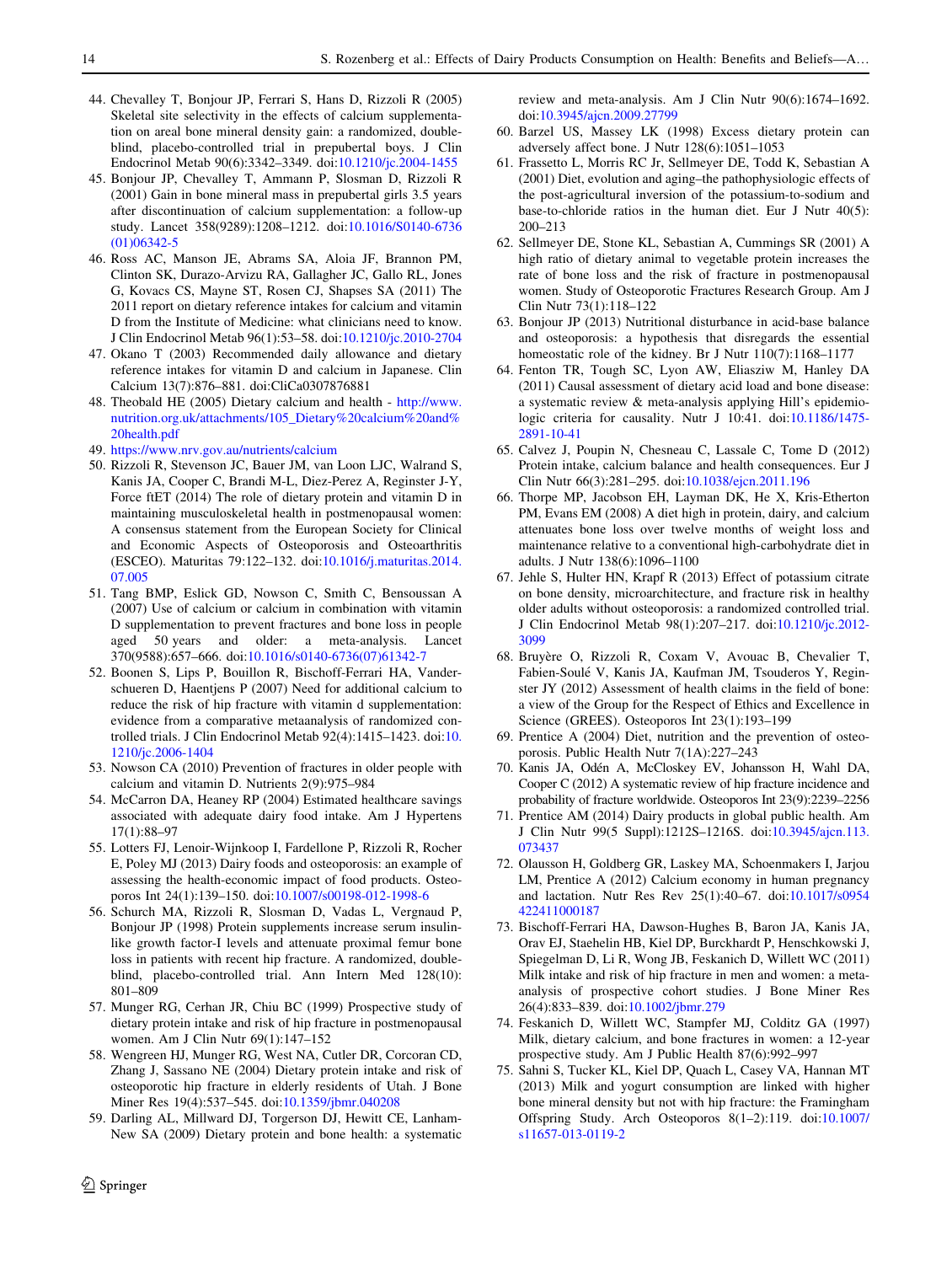- <span id="page-14-0"></span>76. Sahni S, Mangano KM, Tucker KL, Kiel DP, Casey VA, Hannan MT (2014) Protective association of milk intake on the risk of hip fracture: results from the Framingham Original Cohort. J Bone Miner Res 29(8):1756–1762
- 77. Michaelsson K, Melhus H, Bellocco R, Wolk A (2003) Dietary calcium and vitamin D intake in relation to osteoporotic fracture risk. Bone 32(6):694–703
- 78. Michaëlsson K, Wolk A, Langenskiöld S, Basu S, Warensjö Lemming E, Melhus H, Byberg L (2014) Milk intake and risk of mortality and fractures in women and men: cohort studies. BMJ 349:g6015
- 79. Livsmedelsverket (2009) The National Food Agency, Sweden. Berikning av mjölk med vitamin A (Vitamin A fortification of milk). LIVSMEDELSVERKET 2009-12-11 Nutritionsavdelningen. Available from: [http://www.slv.se/upload/dokument/mat/](http://www.slv.se/upload/dokument/mat/vitaminermineraler/Vitamin%2520A%2520berikning%2520av%2520mj%25C3%25B6lk.pdf) [vitaminermineraler/Vitamin%20A%20berikning%20av%20mj%](http://www.slv.se/upload/dokument/mat/vitaminermineraler/Vitamin%2520A%2520berikning%2520av%2520mj%25C3%25B6lk.pdf) [C3%B6lk.pdf.](http://www.slv.se/upload/dokument/mat/vitaminermineraler/Vitamin%2520A%2520berikning%2520av%2520mj%25C3%25B6lk.pdf) Accessed 05 Jan 2014
- 80. Bultink IE, Lems WF (2013) Osteoarthritis and osteoporosis: what is the overlap? Curr Rheumatol Rep 15(5):328
- 81. Lanou AJ, Barnard ND (2008) Dairy and weight loss hypothesis: an evaluation of the clinical trials. Nutr Rev 66(5):272–279. doi:[10.1111/j.1753-4887.2008.00032.x](http://dx.doi.org/10.1111/j.1753-4887.2008.00032.x)
- 82. Trowman R, Dumville JC, Hahn S, Torgerson DJ (2006) A systematic review of the effects of calcium supplementation on body weight. Br J Nutr 95(6):1033–1038
- 83. Huang TT, McCrory MA (2005) Dairy intake, obesity, and metabolic health in children and adolescents: knowledge and gaps. Nutr Rev 63(3):71–80
- 84. Winzenberg T, Shaw K, Fryer J, Jones G (2007) Calcium supplements in healthy children do not affect weight gain, height, or body composition. Obesity (Silver Spring, Md) 15(7):1789– 1798. doi:[10.1038/oby.2007.213](http://dx.doi.org/10.1038/oby.2007.213)
- 85. Mozaffarian D, Hao T, Rimm EB, Willett WC, Hu FB (2011) Changes in diet and lifestyle and long-term weight gain in women and men. N Engl J Med 364(25):2392–2404. doi:[10.](http://dx.doi.org/10.1056/NEJMoa1014296) [1056/NEJMoa1014296](http://dx.doi.org/10.1056/NEJMoa1014296)
- 86. Abargouei AS, Janghorbani M, Salehi-Marzijarani M, Esmaillzadeh A (2012) Effect of dairy consumption on weight and body composition in adults: a systematic review and metaanalysis of randomized controlled clinical trials. Int J Obes 36(12):1485–1493. doi:[10.1038/ijo.2011.269](http://dx.doi.org/10.1038/ijo.2011.269)
- 87. Chen M, Pan A, Malik VS, Hu FB (2012) Effects of dairy intake on body weight and fat: a meta-analysis of randomized controlled trials. Am J Clin Nutr 96(4):735–747. doi:[10.3945/ajcn.](http://dx.doi.org/10.3945/ajcn.112.037119) [112.037119](http://dx.doi.org/10.3945/ajcn.112.037119)
- 88. Louie JC, Flood VM, Hector DJ, Rangan AM, Gill TP (2011) Dairy consumption and overweight and obesity: a systematic review of prospective cohort studies. Obes Rev 12(7):e582– e592. doi[:10.1111/j.1467-789X.2011.00881.x](http://dx.doi.org/10.1111/j.1467-789X.2011.00881.x)
- 89. Dougkas A, Reynolds CK, Givens ID, Elwood PC, Minihane AM (2011) Associations between dairy consumption and body weight: a review of the evidence and underlying mechanisms. Nutr Res Rev 24(1):72–95. doi:[10.1017/s095442241000034x](http://dx.doi.org/10.1017/s095442241000034x)
- 90. McGregor RA, Poppitt SD (2013) Milk protein for improved metabolic health: a review of the evidence. Nutr Metab (Lond) 10(1):46. doi:[10.1186/1743-7075-10-46.\)](http://dx.doi.org/10.1186/1743-7075-10-46.))
- 91. Martinez-Gonzalez MA, Sayon-Orea C, Ruiz-Canela M, de la Fuente C, Gea A, Bes-Rastrollo M (2014) Yogurt consumption, weight change and risk of overweight/obesity: The SUN cohort study. Nutr Metab Cardiovasc Dis. doi[:10.1016/j.numecd.02014.](http://dx.doi.org/10.1016/j.numecd.02014.00105.00015) [00105.00015](http://dx.doi.org/10.1016/j.numecd.02014.00105.00015)
- 92. McCarron DA, Morris CD, Henry HJ, Stanton JL (1984) Blood pressure and nutrient intake in the United States. Science 224(4656):1392–1398
- 93. Zemel MB, Shi H, Greer B, Dirienzo D, Zemel PC (2000) Regulation of adiposity by dietary calcium. FASEB J 14(9):1132–1138
- 94. Zemel MB, Thompson W, Milstead A, Morris K, Campbell P (2004) Calcium and dairy acceleration of weight and fat loss during energy restriction in obese adults. Obes Res 12(4):582– 590. doi[:10.1038/oby.2004.67](http://dx.doi.org/10.1038/oby.2004.67)
- 95. Zemel MB, Richards J, Mathis S, Milstead A, Gebhardt L, Silva E (2005) Dairy augmentation of total and central fat loss in obese subjects. Int J Obes 29(4):391–397. doi[:10.1038/sj.ijo.](http://dx.doi.org/10.1038/sj.ijo.0802880) [0802880](http://dx.doi.org/10.1038/sj.ijo.0802880)
- 96. Zemel MB, Richards J, Milstead A, Campbell P (2005) Effects of calcium and dairy on body composition and weight loss in African-American adults. Obes Res 13(7):1218–1225. doi:[10.](http://dx.doi.org/10.1038/oby.2005.144) [1038/oby.2005.144](http://dx.doi.org/10.1038/oby.2005.144)
- 97. Astrup A, Chaput JP, Gilbert JA, Lorenzen JK (2010) Dairy beverages and energy balance. Physiol Behav 100(1):67–75. doi:[10.1016/j.physbeh.2010.01.039](http://dx.doi.org/10.1016/j.physbeh.2010.01.039)
- 98. Birge SJ Jr, Keutmann HT, Cuatrecasas P, Whedon GD (1967) Osteoporosis, intestinal lactase deficiency and low dietary calcium intake. N Engl J Med 276(8):445–448. doi[:10.1056/](http://dx.doi.org/10.1056/nejm196702232760805) [nejm196702232760805](http://dx.doi.org/10.1056/nejm196702232760805)
- 99. Finkenstedt G, Skrabal F, Gasser RW, Braunsteiner H (1986) Lactose absorption, milk consumption, and fasting blood glucose concentrations in women with idiopathic osteoporosis. Br Med J (Clin Res Ed) 292(6514):161–162
- 100. Wilt TJ, Shaukat A, Shamliyan T, Taylor BC, MacDonald R, Tacklind J, Rutks I, Schwarzenberg SJ, Kane RL, Levitt M (2010) Lactose intolerance and health. Evid Rep/Technol Assess 192:1–410
- 101. Savaiano DA, Boushey CJ, McCabe GP (2006) Lactose intolerance symptoms assessed by meta-analysis: a grain of truth that leads to exaggeration. J Nutr 136(4):1107–1113
- 102. Suchy FJ, Brannon PM, Carpenter TO, Fernandez JR, Gilsanz V, Gould JB, Hall K, Hui SL, Lupton J, Mennella J, Miller NJ, Osganian SK, Sellmeyer DE, Wolf MA (2010) NIH consensus development conference statement: lactose intolerance and health. NIH Consens State Sci Statements 27(2):1–27
- 103. McBean LD, Miller GD (1998) Allaying fears and fallacies about lactose intolerance. J Am Diet Assoc 98(6):671–676. doi:[10.1016/s0002-8223\(98\)00152-7](http://dx.doi.org/10.1016/s0002-8223(98)00152-7)
- 104. Savaiano DA (2014) Lactose digestion from yogurt: mechanism and relevance. Am J Clin Nutr 99(5 Suppl):1251S–1255S. doi:[10.3945/ajcn.113.073023](http://dx.doi.org/10.3945/ajcn.113.073023)
- 105. Dainese-Plichon R, Schneider S, Piche T, Hébuterne X (2014) Lactose malabsorption and intolerance in adult subjects [article in French]. Nutr Clin Métabol  $28(1):46-51$
- 106. Litwic A, Edwards MH, Dennison EM, Cooper C (2013) Epidemiology and burden of osteoarthritis. Br Med Bull 105:185–199. doi[:10.1093/bmb/lds038](http://dx.doi.org/10.1093/bmb/lds038)
- 107. Dean E, Gormsen Hansen R (2012) Prescribing optimal nutrition and physical activity as ''first-line'' interventions for best practice management of chronic low-grade inflammation associated with osteoarthritis: evidence synthesis. Arthritis 2012:560634. doi[:10.1155/2012/560634](http://dx.doi.org/10.1155/2012/560634)
- 108. Nestel PJ, Pally S, MacIntosh GL, Greeve MA, Middleton S, Jowett J, Meikle PJ (2012) Circulating inflammatory and atherogenic biomarkers are not increased following single meals of dairy foods. Eur J Clin Nutr 66:25–31
- 109. Gagliardi AC, Maranhao RC, de Sousa HP, Schaefer EJ, Santos RD (2010) Effects of margarines and butter consumption on lipid profiles, inflammation markers and lipid transfer to HDL particles in free-living subjects with the metabolic syndrome. Eur J Clin Nutr 64:1141–1149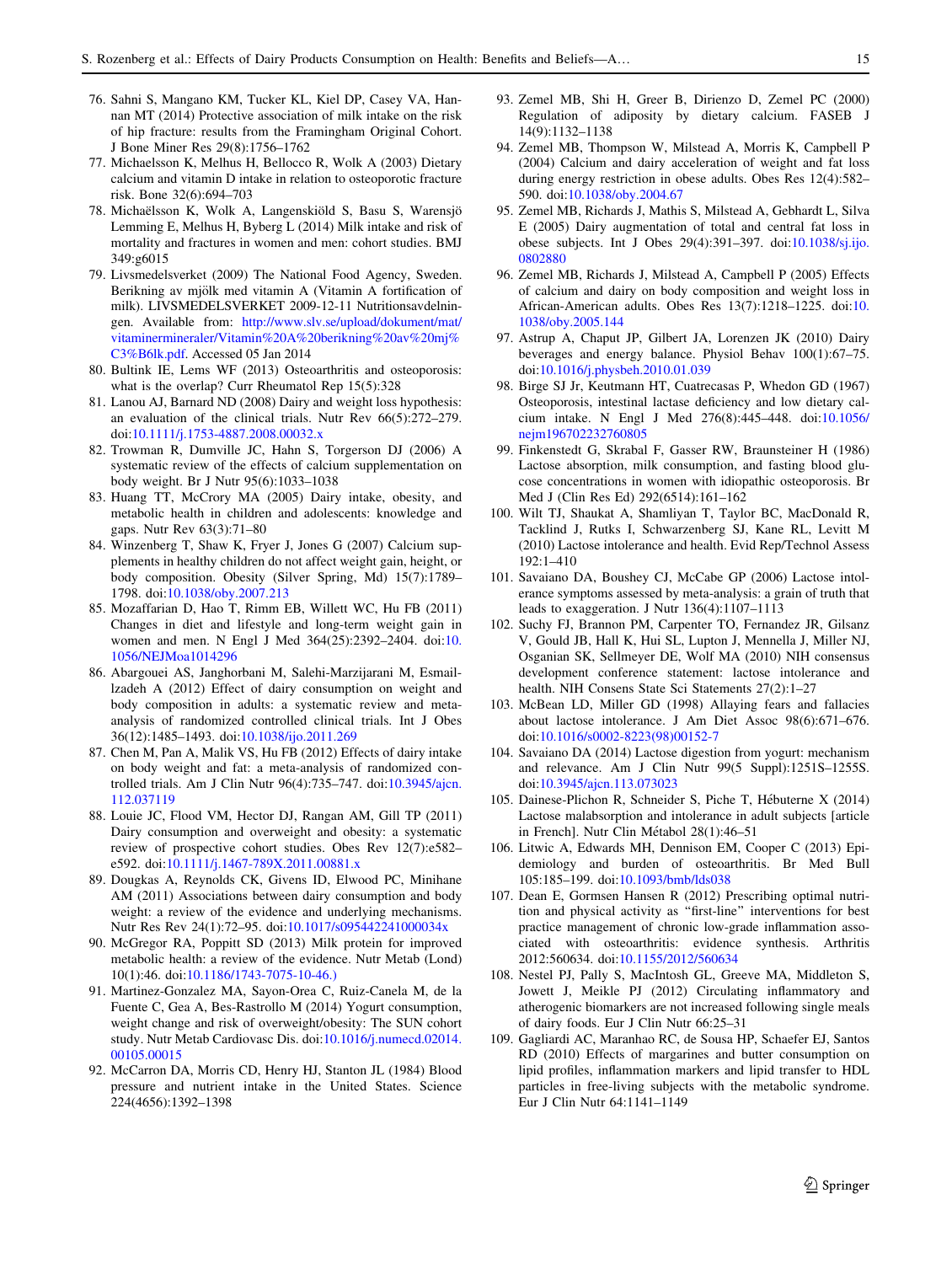- <span id="page-15-0"></span>110. Raff M, Tholstrup T, Basu S, Nonboe P, Sorensen MT, Straarup EM (2008) A diet rich in conjugated linoleic acid and butter increases lipid peroxidation but does not affect atherosclerotic, inflammatory, or diabetic risk markers in healthy young men. J Nutr 138:509–514
- 111. Panagiotakos DB, Pitsavos CH, Zampelas AD, Chrysohoou CA, Stefanadis CI (2010) Dairy products consumption is associated with decreased levels of inflammatory markers related to cardiovascular disease in apparently healthy adults: the ATTICA study. J Am Coll Nutr 29:357–364
- 112. Wang H, Steffen LM, Vessby B, Basu S, Steinberger J, Moran A, Jacobs DR, Hong CP, Sinaiko A (2011) Obesity modifies the relations between serum markers of dairy fats and inflammation and oxidative stress among adolescents. Obesity (Silver Spring, Md) 19:2404–2410
- 113. Labonte ME, Couture P, Richard C, Desroches S, Lamarche B (2013) Impact of dairy products on biomarkers of inflammation: a systematic review of randomized controlled nutritional intervention studies in overweight and obese adults. Am J Clin Nutr 97:706–717
- 114. Labonte ME, Cyr A, Abdullah MM, Lepine MC, Vohl MC, Jones P, Couture P, Lamarche B (2014) Dairy product consumption has no impact on biomarkers of inflammation among men and women with low-grade systemic inflammation. J Nutr 144:1760–1767
- 115. Lu B, Driban JB, Duryea J, McAlindon T, Lapane KL, Eaton CB (2014) Milk consumption and progression of medial tibiofemoral knee osteoarthritis: data from the osteoarthritis initiative. Arthritis Care Res 66(6):802–809. doi:[10.1002/acr.22297](http://dx.doi.org/10.1002/acr.22297)
- 116. Li S, Micheletti R (2011) Role of diet in rheumatic disease. Rheum Dis Clin North Am 37(1):119–133. doi:[10.1016/j.rdc.](http://dx.doi.org/10.1016/j.rdc.2010.11.006) [2010.11.006](http://dx.doi.org/10.1016/j.rdc.2010.11.006)
- 117. Lahiri M, Morgan C, Symmons DP, Bruce IN (2012) Modifiable risk factors for RA: prevention, better than cure? Rheumatology (Oxford) 51(3):499–512. doi:[10.1093/rheumatology/ker299](http://dx.doi.org/10.1093/rheumatology/ker299)
- 118. Gonzalez Cernadas L, Rodriguez-Romero B, Carballo-Costa L (2014) Importance of nutritional treatment in the inflammatory process of rheumatoid arthritis patients; a review. Nutr Hosp 29(2):237–245. doi[:10.3305/nh.2014.29.2.7067](http://dx.doi.org/10.3305/nh.2014.29.2.7067)
- 119. Stamp LK, James MJ, Cleland LG (2005) Diet and rheumatoid arthritis: a review of the literature. Semin Arthritis Rheum 35(2):77–94. doi:[10.1016/j.semarthrit.2005.05.001](http://dx.doi.org/10.1016/j.semarthrit.2005.05.001)
- 120. Smedslund G, Byfuglien MG, Olsen SU, Hagen KB (2010) Effectiveness and safety of dietary interventions for rheumatoid arthritis: a systematic review of randomized controlled trials. J Am Diet Assoc 110(5):727–735. doi:[10.1016/j.jada.2010.02.](http://dx.doi.org/10.1016/j.jada.2010.02.010) [010](http://dx.doi.org/10.1016/j.jada.2010.02.010)
- 121. Hagen KB, Byfuglien MG, Falzon L, Olsen SU, Smedslund G (2009) Dietary interventions for rheumatoid arthritis. Cochrane Database Syst Rev. doi:[10.1002/14651858.CD006400.pub2](http://dx.doi.org/10.1002/14651858.CD006400.pub2)
- 122. Lawrence GD (2013) Dietary fats and health: dietary recommendations in the context of scientific evidence. Adv Nutr 4(3):294–302. doi:[10.3945/an.113.003657](http://dx.doi.org/10.3945/an.113.003657)
- 123. Gossec L, Pavy S, Pham T, Constantin A, Poiraudeau S, Combe B, Flipo RM, Goupille P, Le Loët X, Mariette X, Puéchal X, Wendling D, Schaeverbeke T, Sibilia J, Tebib J, Cantagrel A, Dougados M (2006) Nonpharmacological treatments in early rheumatoid arthritis: clinical practice guidelines based on published evidence and expert opinion. Joint Bone Spine 73(4):396–402
- 124. Martin RH (1998) The role of nutrition and diet in rheumatoid arthritis. Proc Nutr Soc 57(2):231–234
- 125. WHO (2015) World Health Organization. Cardiovascular diseases (CVDs). Fact sheet N°317. Updated January 2015. [http://](http://www.who.int/mediacentre/factsheets/fs317/en/) [www.who.int/mediacentre/factsheets/fs317/en/](http://www.who.int/mediacentre/factsheets/fs317/en/). Accessed 21 July 2015
- 126. Salehi-Abargouei A, Maghsoudi Z, Shirani F, Azadbakht L (2013) Effects of Dietary Approaches to Stop Hypertension (DASH)-style diet on fatal or nonfatal cardiovascular diseases– incidence: a systematic review and meta-analysis on observational prospective studies. Nutrition 29(4):611–618
- 127. Huth PJ, Park KM (2012) Influence of dairy product and milk fat consumption on cardiovascular disease risk: a review of the evidence. Adv Nutr 3(3):266–285
- 128. Benatar JR, Sidhu K, Stewart RA (2013) Effects of high and low fat dairy food on cardio-metabolic risk factors: a meta-analysis of randomized studies. PLoS One 8(10):e76480
- 129. Ralston RA, Lee JH, Truby H, Palermo CE, Walker KZ (2012) A systematic review and meta-analysis of elevated blood pressure and consumption of dairy foods. J Hum Hypertens 26(1):3–13
- 130. Soedamah-Muthu SS, Verberne LD, Ding EL, Engberink MF, Geleijnse JM (2012) Dairy consumption and incidence of hypertension: a dose-response meta-analysis of prospective cohort studies. Hypertension 60(5):1131–1137
- 131. Qin LQ, Xu JY, Han SF, Zhang ZL, Zhao YY, Szeto IM (2015) Dairy consumption and risk of cardiovascular disease: an updated meta-analysis of prospective cohort studies. Asia Pac J Clin Nutr 24(1):90–100
- 132. Soedamah-Muthu SS, Ding EL, Al-Delaimy WK, Hu FB, Engberink MF, Willett WC, Geleijnse JM (2011) Milk and dairy consumption and incidence of cardiovascular diseases and allcause mortality: dose-response meta-analysis of prospective cohort studies. Am J Clin Nutr 93(1):158–171
- 133. Hu D, Huang J, Wang Y, Zhang D, Qu Y (2014) Dairy foods and risk of stroke: a meta-analysis of prospective cohort studies. Nutr Metab Cardiovasc Dis 24(5):460–469
- 134. Perk J, De Backer G, Gohlke H, Graham I, Reiner Z, Verschuren M, Albus C, Benlian P, Boysen G, Cifkova R, Deaton C, Ebrahim S, Fisher M, Germano G, Hobbs R, Hoes A, Karadeniz S, Mezzani A, Prescott E, Ryden L, Scherer M, Syvänne M, Scholte Op Reimer WJ, Vrints C, Wood D, Zamorano JL, Zannad F (2012) European Guidelines on cardiovascular disease prevention in clinical practice (version 2012). The Fifth Joint Task Force of the European Society of Cardiology and Other Societies on Cardiovascular Disease Prevention in Clinical Practice (constituted by representatives of nine societies and by invited experts). Eur Heart J 33(13):1635–1701
- 135. Eckel RH, Jakicic JM, Ard JD, de Jesus JM, Houston Miller N, Hubbard VS, Lee IM, Lichtenstein AH, Loria CM, Millen BE, Nonas CA, Sacks FM, Smith SC, Svetkey LP, Wadden TA, Yanovski SZ, Kendall KA, Morgan LC, Trisolini MG, Velasco G, Wnek J, Anderson JL, Halperin JL, Albert NM, Bozkurt B, Brindis RG, Curtis LH, DeMets D, Hochman JS, Kovacs RJ, Ohman EM, Pressler SJ, Sellke FW, Shen WK, Smith SC, Tomaselli GF (2014) 2013 AHA/ACC guideline on lifestyle management to reduce cardiovascular risk: a report of the American College of Cardiology/American Heart Association Task Force on Practice Guidelines. Circulation 129(25 (Suppl 2)):S76–S99
- 136. de Oliveira Otto MC, Mozaffarian D, Kromhout D, Bertoni AG, Sibley CT, Jacobs DR, Nettleton JA (2012) Dietary intake of saturated fat by food source and incident cardiovascular disease: the Multi-Ethnic Study of Atherosclerosis. Am J Clin Nutr 96(2):397–404
- 137. Chowdhury R, Warnakula S, Kunutsor S, Crowe F, Ward HA, Johnson L, Franco OH, Butterworth AS, Forouhi NG, Thompson SG, Khaw KT, Mozaffarian D, Danesh J (2014) Di Angelantonio E (2014) Association of dietary, circulating, and supplement fatty acids with coronary risk: a systematic review and meta-analysis. Ann Intern Med 160(6):398–406